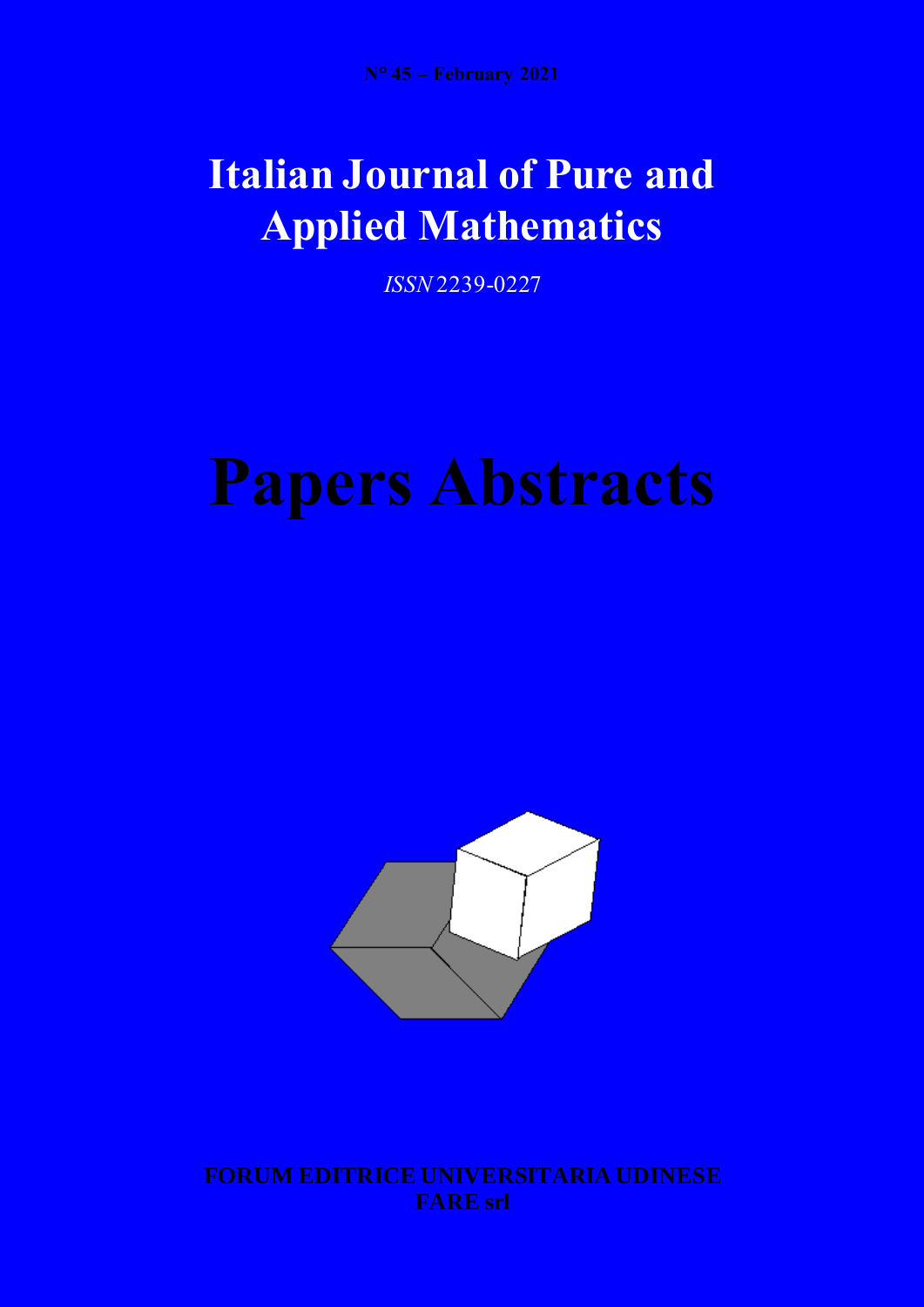#### New investigations on *HX*-groups and soft groups

#### Rabah Kellil, Ferdaous Bouaziz

The paper presents new results obtained on *HX−*groups introduced by Hongxing in [7] and then investigated by Corsini in his study on HX-hypergroups see [1]. We also present the results obtained by Corsini on the relationship between *HX−* groups and Soft groups. On the other hand we present some new results on these types of groups and define a new objects which we call Soft *HX*−groups. We give many examples to illustrate the notions introduced and explain their usefulness. To conclude we present some topics about the soft *HX*−groups that can be investigated. (pp. 1–13)

#### On weak *δ*- McCoy rings

#### Shervin Sahebi, Mansoureh Deldar, Asma Ali

Camillo, Kwak and Lee called a ring *R* right NC-McCoy if for any nonzero polynomials  $f(x) = \sum_{i=0}^{m} a_i x^i$ ,  $g(x) = \sum_{j=0}^{n} b_j x^j$  over  $R$ ,  $f(x)g(x) = 0$  implies  $a_i c \in Nil(R)$  for some  $c \in R-\{0\}$  and  $0 \leq i \leq m$ . For a derivation  $\delta$  of a ring *R*, we in this paper introduce the weak  $\delta$ - McCoy rings. When  $\delta = 0$ , this coincides with notation of a right NC-McCoy ring. Some properties of this generalization are established and connections of properties of a weak *δ*-McCoy ring *R* with  $n \times n$  upper triangular  $T_n(R, \sigma)$  and its polynomial ring  $R[x]$ , are investigated. (pp. 14–22)

Numerical methods for solving Lane-Emden type differential equations by operational matrix of fractional derivative of modified generalized Laguerre polynomials

#### Faezeh Saleki, Reza Ezzati

The present paper tries to elaborate on the application of operational matrix of derivative of modified generalized Laguerre polynomials for solving Lane– Emden type equations in astrophysics. Moreover, these equations were numerically solved by the help of this operational matrix. Furthermore, some representative instances were presented to indicate the capability, acceptability and logicality of the suggested methods. (pp. 23–36)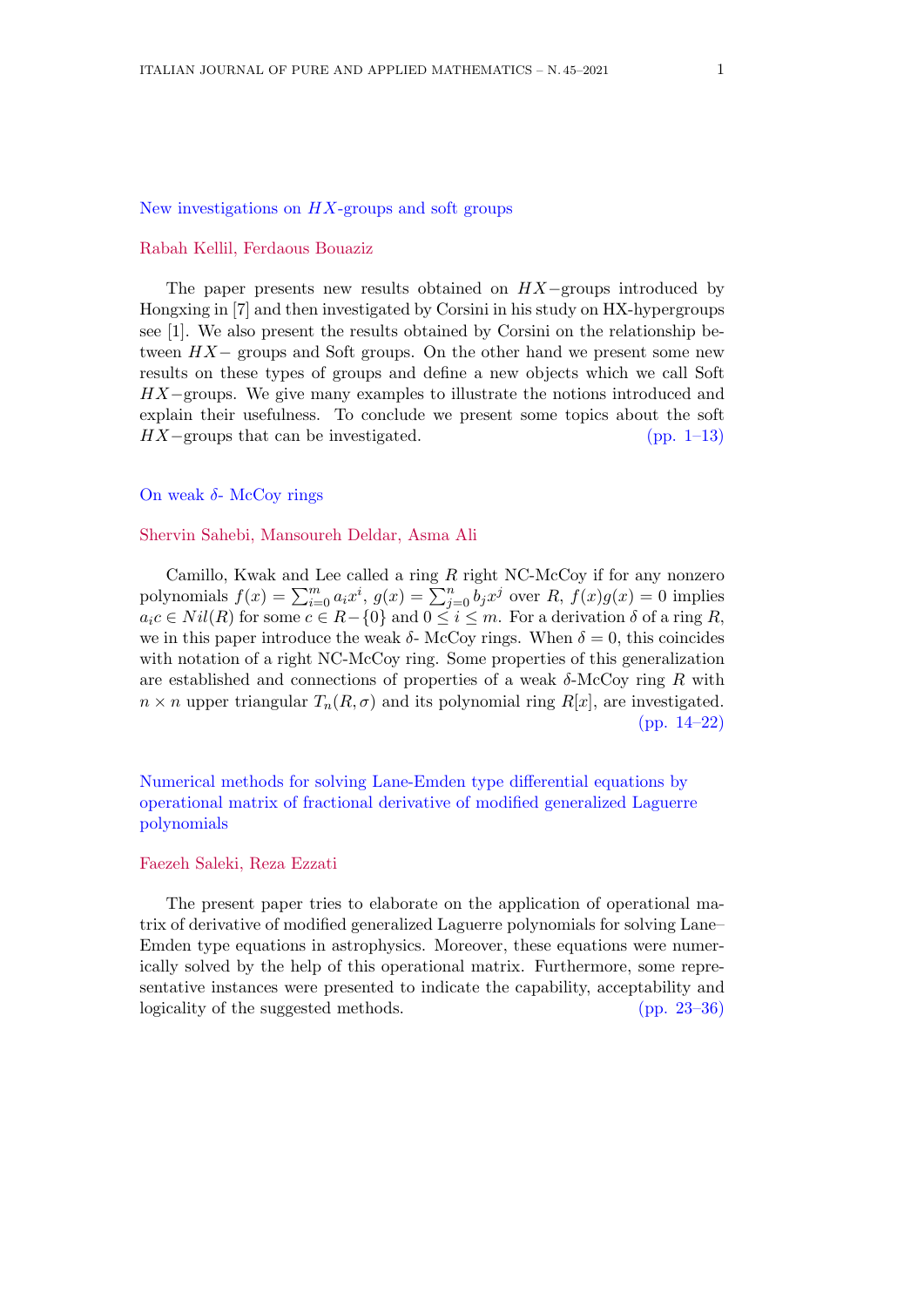#### Existence and exponential stability of second-order neutral stochastic functional differential equations with infinite delay and Poisson jumps

#### M.V.S.S.B.B.K. Sastry, G.V.S.R. Deekshitulu

In this work, we study the existence and uniqueness of mild solutions to second-order neutral stochastic functional differential equations (NSFDEs) with infinite delay and Poisson jumps under global and local Carath´*e*odory conditions by means of the successive approximation. The p-th moment exponential stability of mild solution to second-order NSFDEs with infinite delay and poisson jumps is also studied. Further, example is given to illustrate the proposed theory. (pp. 37–58)

Production inventory model with exponential demand rate and exponentially declining deterioration

#### M. Dhivya Lakshmi, P. Pandian

In this paper, a production inventory model with an exponential demand rate and exponentially declining deterioration is considered. The production rate of the model is expected to be proportional to the demand rate. The optimal total inventory cost per cycle, the optimal length of the cycle and optimal production length are determined. The proposed model has eight parameters. Numerical example of the proposed model is presented. Finally, the sensitivity analysis of the developed model is demonstrated. (pp. 59–71)

#### On automatic surjectivity of some point spectrum preserving additive maps

#### E. El Bouchibti, A. El Bakkali

Let *X* and *Y* be two infinite dimensional complex Banach spaces and let  $\Phi: B(X) \longrightarrow B(Y)$  be a point spectrum preserving additive map. We show that if the range of  $\Phi$  contains the ideal of all finite rank operators of  $B(Y)$ then  $\Phi$  is a Jordan morphism. In the case where X is an infinite dimensional separable Hilbert space the map  $\Phi$  is surjective. (pp. 72–79)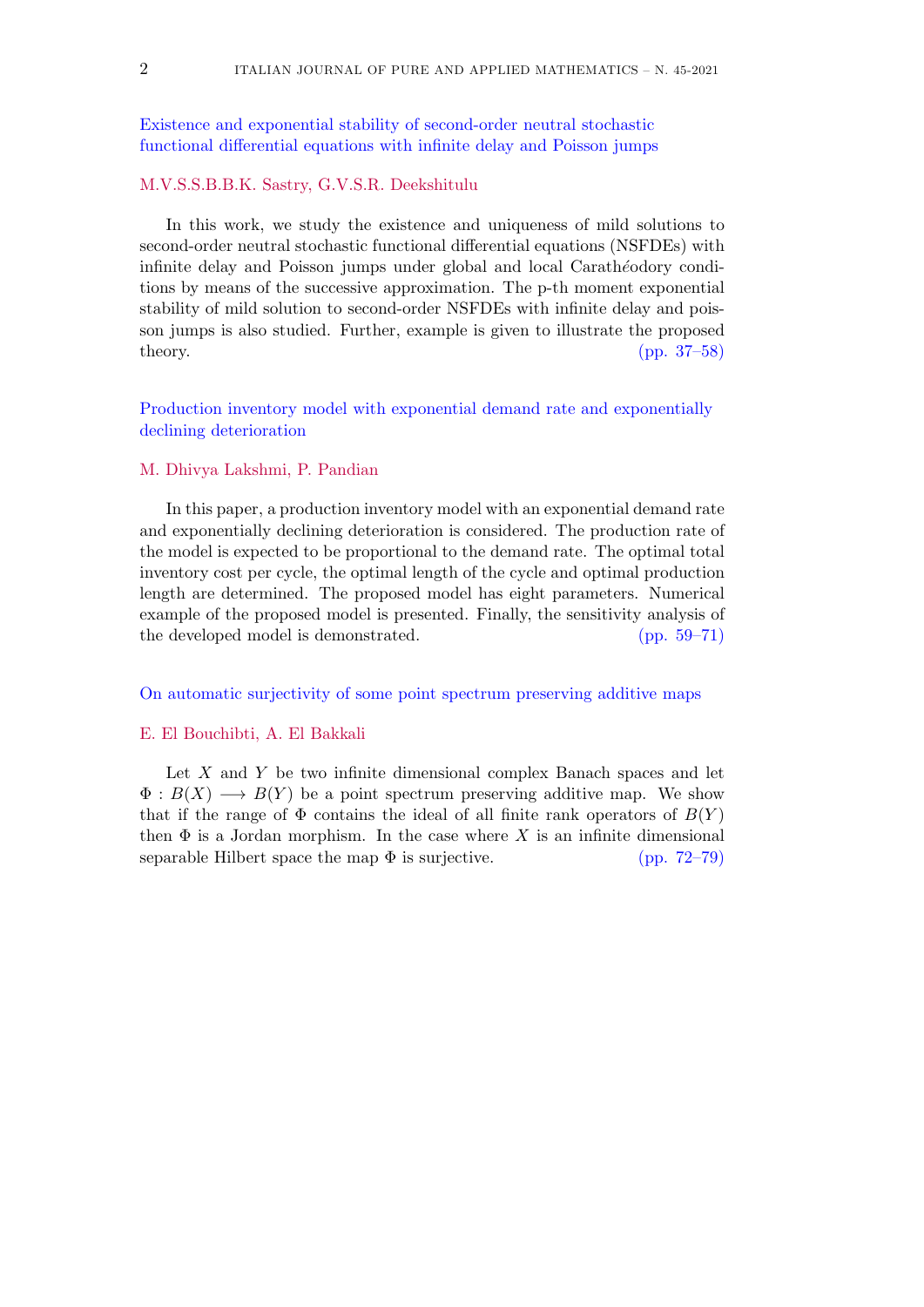#### Solvability of certain groups of time varying artificial neurons

#### Jan Chvalina, Bedˇrich Smetana

In the process of exploration structure of the most used artificial neural network-multilayer perceptron and functionality of artificial neuron, there were established structures of groups of artificial neurons. Currently the most interesting areas is the usage of time varying artificial neurons and their reflections in these algebraic structures. Using certain analogy with relations between structures based on certain groups of linear ordinary differential operators there is investigated access to new view point on these subjects. In this paper there is contained the solution of one classical problem-verification that the corresponding group of time is solvable.

(pp. 80–94)

#### Reciprocal sums of triple products of general second order recursion

#### Gaowen Xi

By applying the method of generating function, the purpose of this paper is to give several summation of reciprocals related to triple product of general second order recurrence  ${W_{rn}}$  for arbitrary positive integer *r*. As applications, some identities involving Fibonacci, Lucas numbers are obtained.

(pp. 95–102)

#### On the dynamics of the generalized Hènon-Heiles of the galactic potential

#### F.M. El-Sabaa, M.Hosny, A. Abd Elbasit

The bifurcation of Liouville tori of a generalized Hènon-Heiles System (GHH) are determined. The phase portrait of separation functions of (GHH) are studied, and the classification of the singular points were found. Some figures are presented by using Poincaré surface section. (pp. 103–121)

#### On groups acting on trees of ends *>*1

#### D.M. Alsharo, R.M.S. Mahmood

Call a group G to possess the property P if G is finitely generated and *G* is of end greater than one. That is  $e(G) > 1$ . The main result of this paper is the following. A group *G* to possess the property *P* if and only if there exists a tree *X* such that *G* acts on *X* without inversions, the stabilize *G<sup>e</sup>* for each edge *e* of *X* is finite, for each vertex *v* of *X*,  $G_v \neq G$  and the quotient graph  $G/X$  for the action of *G* on *X* is finite. We prove the following: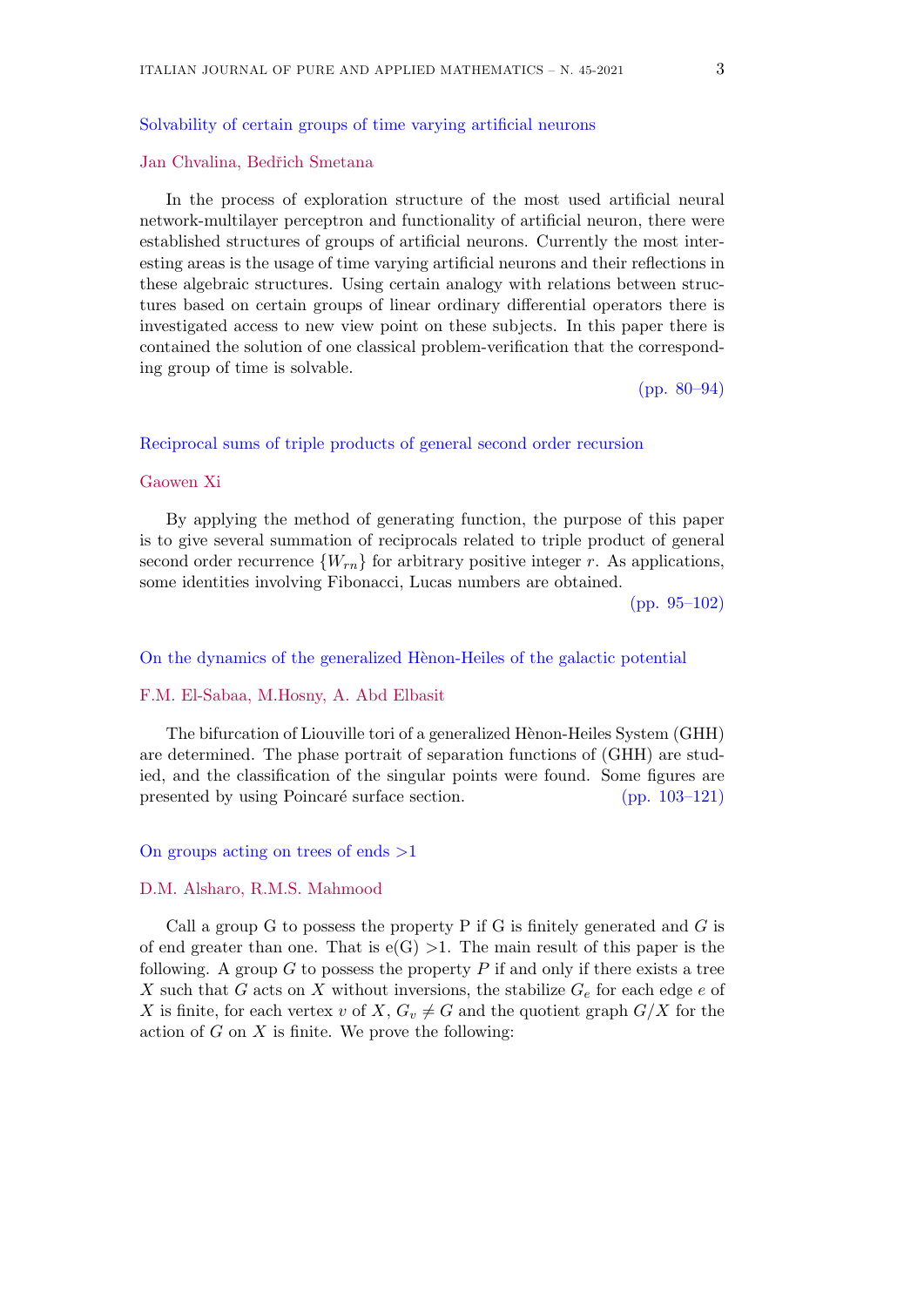- (1) If the group *G* possesses the property *P* and *H* is a subgroup of *G*, then
	- (i) if *H* is of finite index in *G*, then *H* possesses the property *P*,
	- (ii) if *H* is finite and normal subgroup of *G,* then the quotient group of G over H possesses the property *P.*
- (2) If *G* is a group acting on a tree X without inversions such that the stabilize  $G_v$  for each vertex *v* of *X* possesses the property P,  $G_v \neq G$ , the stabilizer of each edge *e* of *X* is finite, and the quotient graph *G/X* for the action of *G* on *X* is finite, then *G* to possesses the property *P.*

As an application, we show that if  $A = \prod_{i \in I}^* (A_i; U_{ij} = U_{ji})$  is a tree product of the groups  $A_i i \in I$  with amalgamation subgroups  $U_{ij}, i, j \in I$  such that each  $A_i$ has the property *P*,  $U_{ij}$  is finite, *i, j*  $\in$ I and *I* is finite, then *A* has the property *P.* Furthermore, if *G<sup>∗</sup>* is the HNN group

$$
G^* =
$$

of basis G and associated pairs  $(A_i, B_i)$ ,  $i \in I$  of isomorphic subgroups of G such that G has the property  $P, A_i, i \in I$  is finite, and I is finite, then  $G^*$  has the property *P.* (pp. 122–129)

#### Bifurcation of subharmonic in Lassa fever epidemic model

#### A.A. Onifade, O.S. Obabiyi

Standard epidemiological theory and concepts such as the basic reproductive number  $R_0$  no longer apply or enough to determine stability, and the implications for interventions that themselves may be periodic have not been formally examined. This study considers seasonal variation of rodent on the transmission dynamics of Lassa fever. Applying perturbation method, stable subharmonic bifurcation solutions of period *n* are proved to coexist simultaneously and an infinite number of stable subharmonic bifurcation solutions are established. This study suggests that transmission of Lassa fever can be curbed by fighting the proliferation of rodent especially during the wet season. (pp. 130–144)

#### Characterizations and extensions of abelian rings

#### Wan-Lingyu, Li-Wensheng

In this paper we investigate the abelian rings on their characterizations as well as their extensions and homomorphic properties. A new viewpoint on the characterization of abelian ring is given. Then it is proved that abelian property is inherited under series of extensions such as (skew) polynomial extension,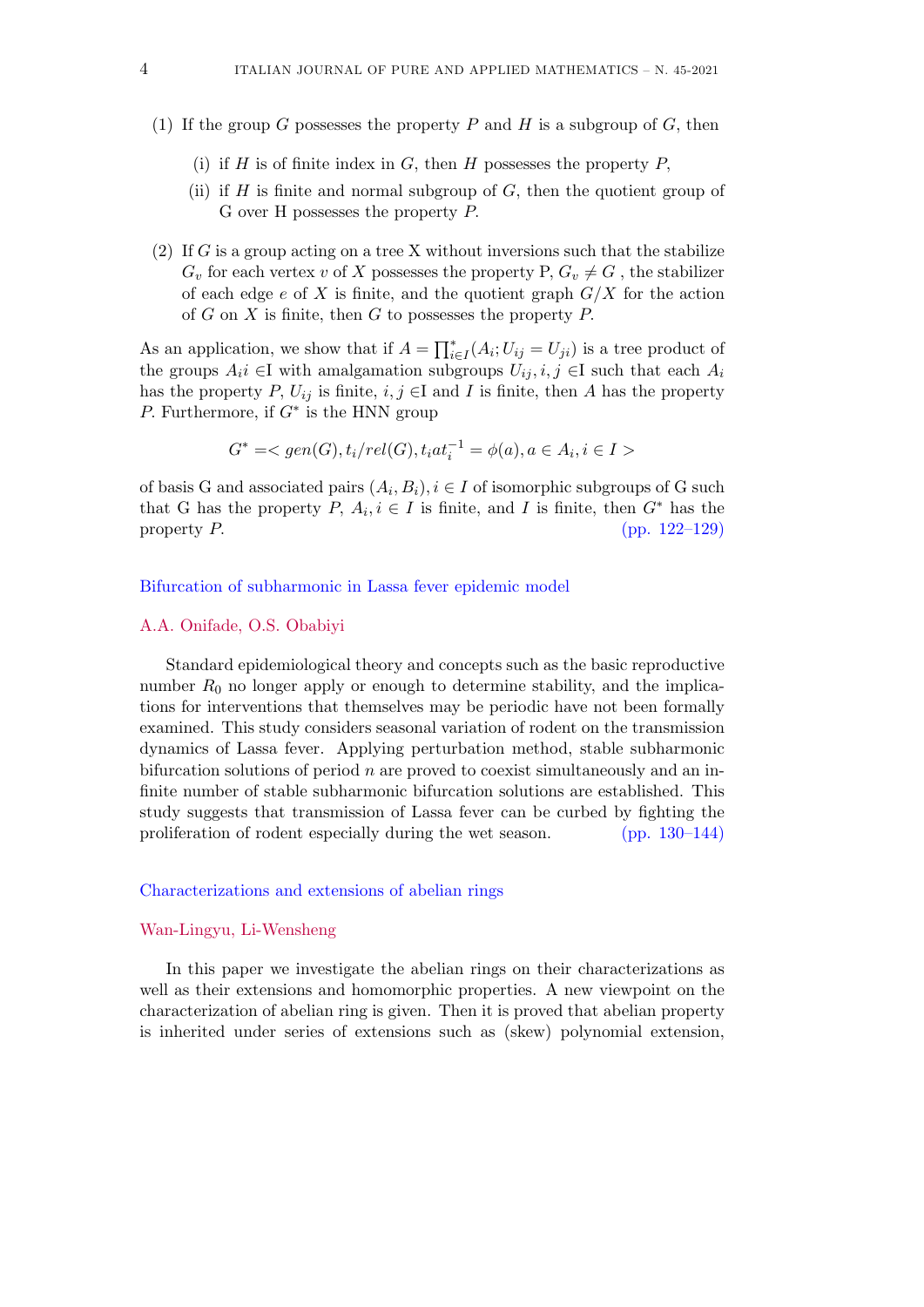(skew) power series extension, some matrix extensions, Dorroh extension as well as Nagata extension. In the end, we discuss the condition under which abelian property can be held by a homomorphism. (pp. 145–152)

#### A new kind of (0*,* 1*,* 2)-interpolation

#### Swarnima Bahadur, Sariya Bano

In this paper, we consider the existence, explicit representation and convergence of a new kind of (0*,* 1*,* 2)-interpolation on non-uniformly distributed set of nodes on the unit circle. (pp. 153–162)

#### Some results and examples of the bi-*f*-harmonic maps

#### Smail Chemikh, Djilali Behloul, Seddik Ouakkas

In this paper we present some results and examples of the bi-*f*-harmonic maps. In particular, we study the case of conformal maps between equidimensional manifolds. Examples are constructed when one of the factors is either Euclidean space. (pp. 163–181)

Fixed point results for mappings satisfying Ciric and Hardy Roger type contractions

#### I.S. Khan, A. Shoaib, S. Arbab

The aim of this paper is to establish some common fixed point results for generalized Ciric and Hardy Roger type contraction in ordered complete metric space. An example is constructed which shows the novelty of our results. Our results generalize and extend the results of Altun et. al (J. Funct. Spaces, Article ID 6759320, 2016). (pp. 182–189)

#### A novel study on soft rough rings (ideals) over rings

#### Kuanyun Zhu, Yibing Lv

In this paper, we investigate the relationship among rough sets, soft sets and rings. The concept of soft rough rings (ideals) of rings is introduced, which is an extended concept of rough rings (ideals) of rings. Further, we first put forward the concepts of *C*-soft sets and *CC*-soft sets over rings. Moreover, some new soft rough operations over rings are explored. In particular, lower and upper soft rough rings (ideals) over rings with another soft set are investigated.

(pp. 190–204)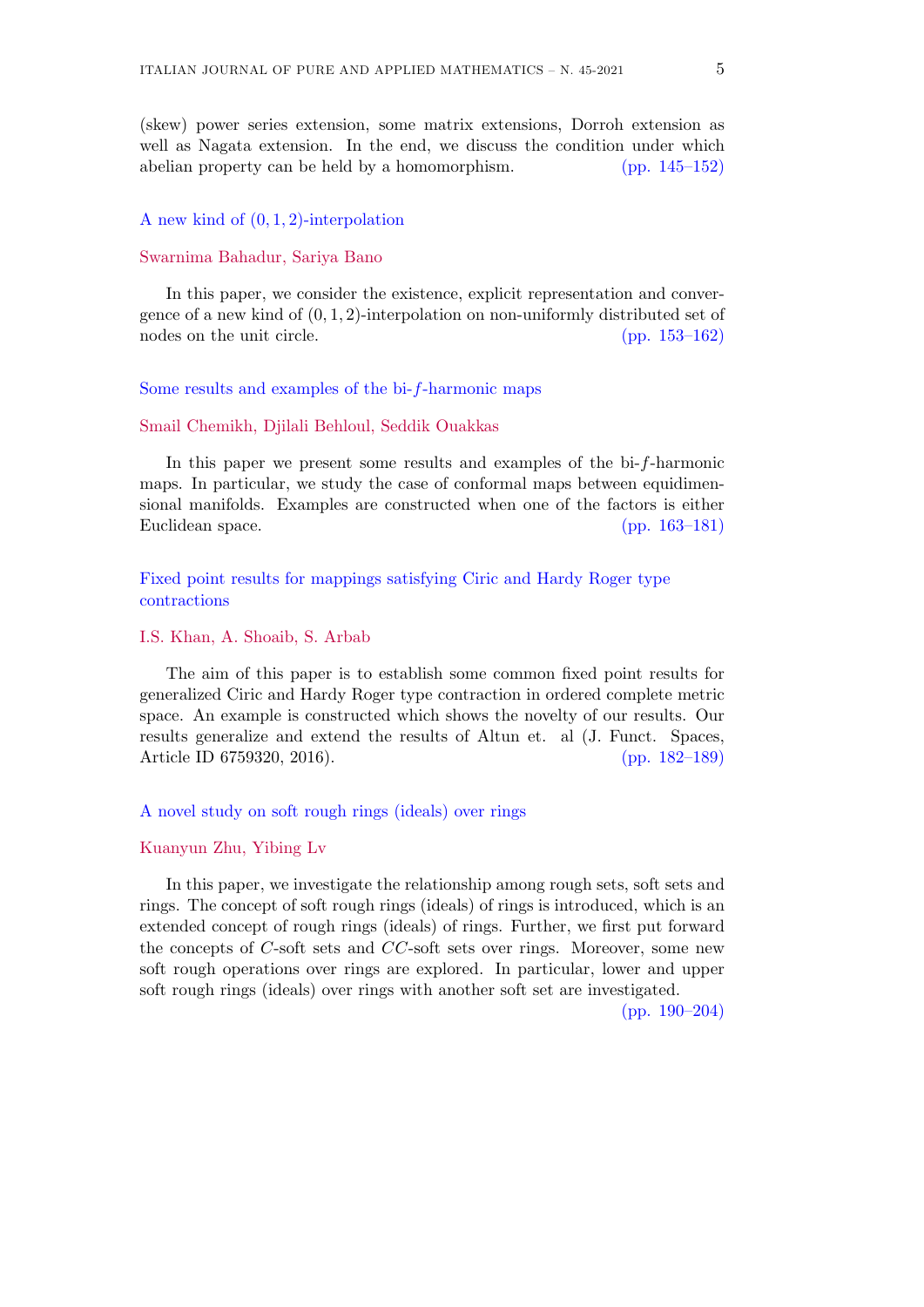The interval valued fuzzy graph associated with a Crisp graph

#### A.M. Philip, S.J. Kalayathankal, J.V. Kureethara

We define the interval valued fuzzy graph (IVFG) associated with a crisp graph based on the degrees of the nodes of the crisp graph and study its various properties. The nature of arcs of the IVFG associated with a crisp graph can be determined if the adjacency matrix of the crisp graph is given. We show that the IVFG associated with a regular graph is regular, totally regular, edge regular and totally edge regular, but the IVFG associated with a complete graph is not a complete IVFG. We prove that the IVFG associated with  $C_n, n \geq 3$  is an interval valued fuzzy cycle and the IVFG associated with the wheel graph  $W_n, n \geq 5$  is an interval valued fuzzy tree. (pp. 205–215)

#### A novel continuous genetic algorithm technique for the solution of partial differential equations

#### Ramzi B. Albadarneh, Z. Abo-Hammour, O. Alsmadi, N. Shawagfeh

In this paper, a novel continuous genetic algorithm (CGA) approach is proposed for the solution of Laplace, Poisson, Helmholtz, and nonlinear partial differential equations (PDEs) due to their importance as they are encountered in a variety of mathematical and physical systems. The approach is formulated by firstly converting the equation into an algebraic equation using the finite difference scheme which approximates its partial derivatives. Then, the residual value of each interior node is calculated based on the nodal values generated by the CGA. The solution is finally obtained based on the minimization of the overall residual values and correspondingly maximizing the fitness value. Different test problems were considered in this work, which cover different boundary conditions including Dirichlet and Neumann boundary conditions. The solution obtained using the proposed CGA approach is compared with the exact solutions along with the finite difference and finite element methods. Numerical results show the strength, potentiality, and superiority of the proposed CGA approach. (pp. 216–236)

#### An error estimate of a nonmatching grids method for a biharmonic equation

#### Ali Allahem

Motivated by the work of Boulaaras and Haiour in [7], we provide a maximum norm analysis of Schwarz alternating method for biharmonic equation with repect to the mixed boundary condition, where an optimal error analysis each subdomain between the discrete Schwarz sequence and the continuous solution of bilaplace equations is established. (pp. 237–249)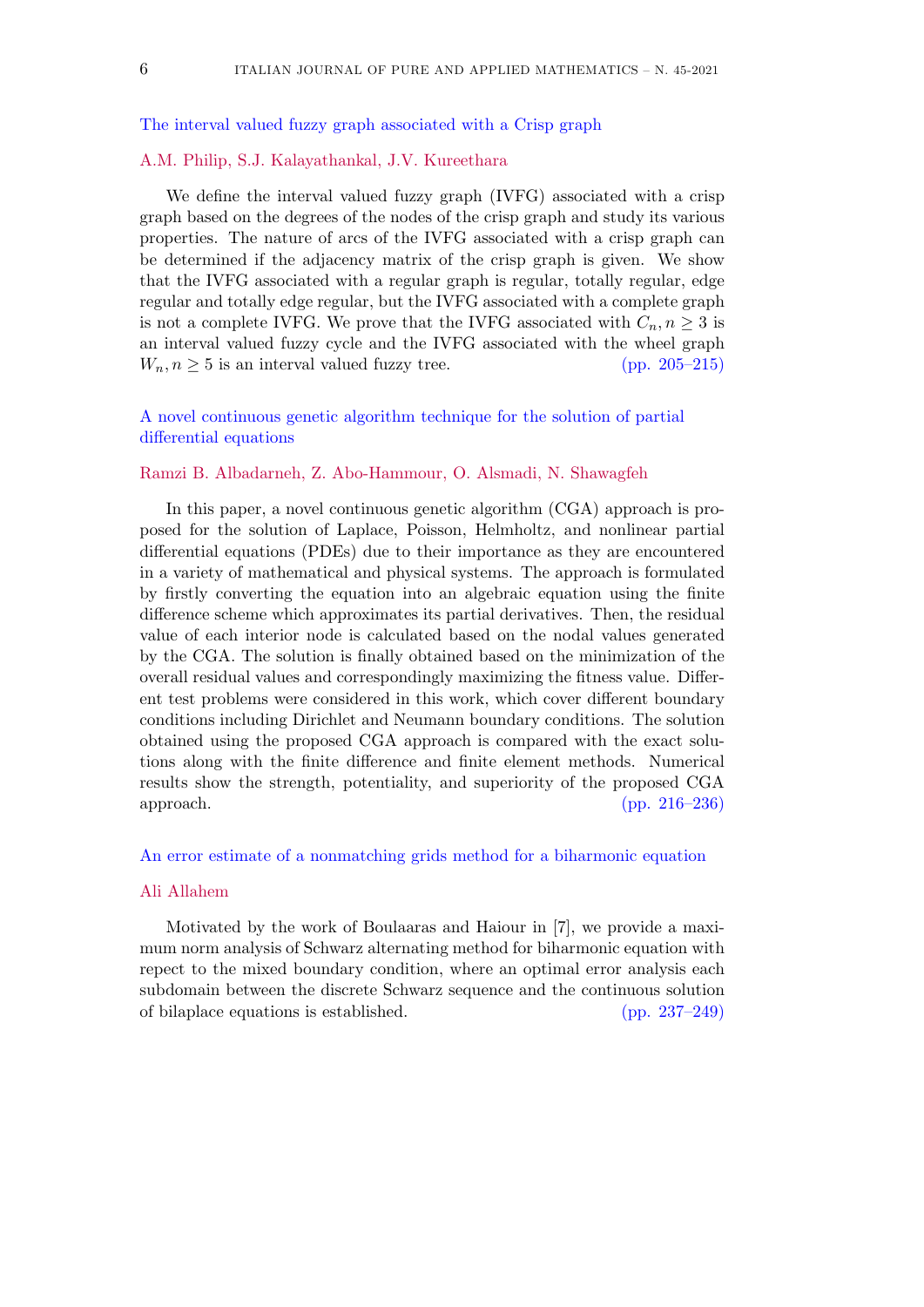SDIES: A Background subtraction method with sample dynamic indicator and edge similarity

#### L. Huang, Y. Feng, L. Cai, W. Zhang, B.O. Onasanya

Traditional sample-based methods are inefficient for detecting dynamic background and intermittent object motion. To solve the problem, a background subtraction method based on sample dynamic indicator and edge similarity is proposed. This method utilizes the standard deviation of recently observed decision distances as a background dynamic indicator and also uses the improved blink pixel estimator to control adaptive threshold feedback. Unlike the traditional sample-based methods, this method estimates the reference background at the initialization stage and distinguishes static objects from ghosts by calculating the edge similarity of foreground objects in reference background and current frame. So the existence property of foreground objects can suppress ghosts quickly. The evaluation results on the ChangeDetection 2012 dataset indicate that this method can be well adapted to the dynamic background and intermittent object motion. Besides, without paying too much attention to other scenario categories, the overall evaluation performance is comparable to most state-of-the-art methods. (pp. 250–267)

A subordination result and integral mean for a class of analytic functions defined by *q*-differintegral operator

#### B.A. Frasin, N. Ravikumar, S. Latha

In this paper, we derive a subordination result and integral mean for certain class of analytic functions defined by means of a fractional *q*-differintegral operator  $\Omega_{a}^{\delta} f(z)$ . *q,zf*(*z*)*.* (pp. 268–277)

On the permanence and periodic solutions of a plankton system with impulses and diffusion

#### Kejun Zhuang, Fayu Shi

In this paper, given the sudden changes of external environment and seasonal variations of climate, we investigate the non-toxic phytoplankton, toxinproducing phytoplankton and zooplankton model with periodic impulses and spatial diffusion. The sufficient conditions for ultimate boundedness of solutions and permanence of system are established by using theory of impulsive differential equations, comparison principle, upper-lower solution method and inequality techniques. Moreover, the existence and uniqueness of asymptotically stable periodic solution are studied with the help of auxiliary function. It is shown that the plankton populations will evolve periodically with time, provided that the system is permanent. (pp. 278–294)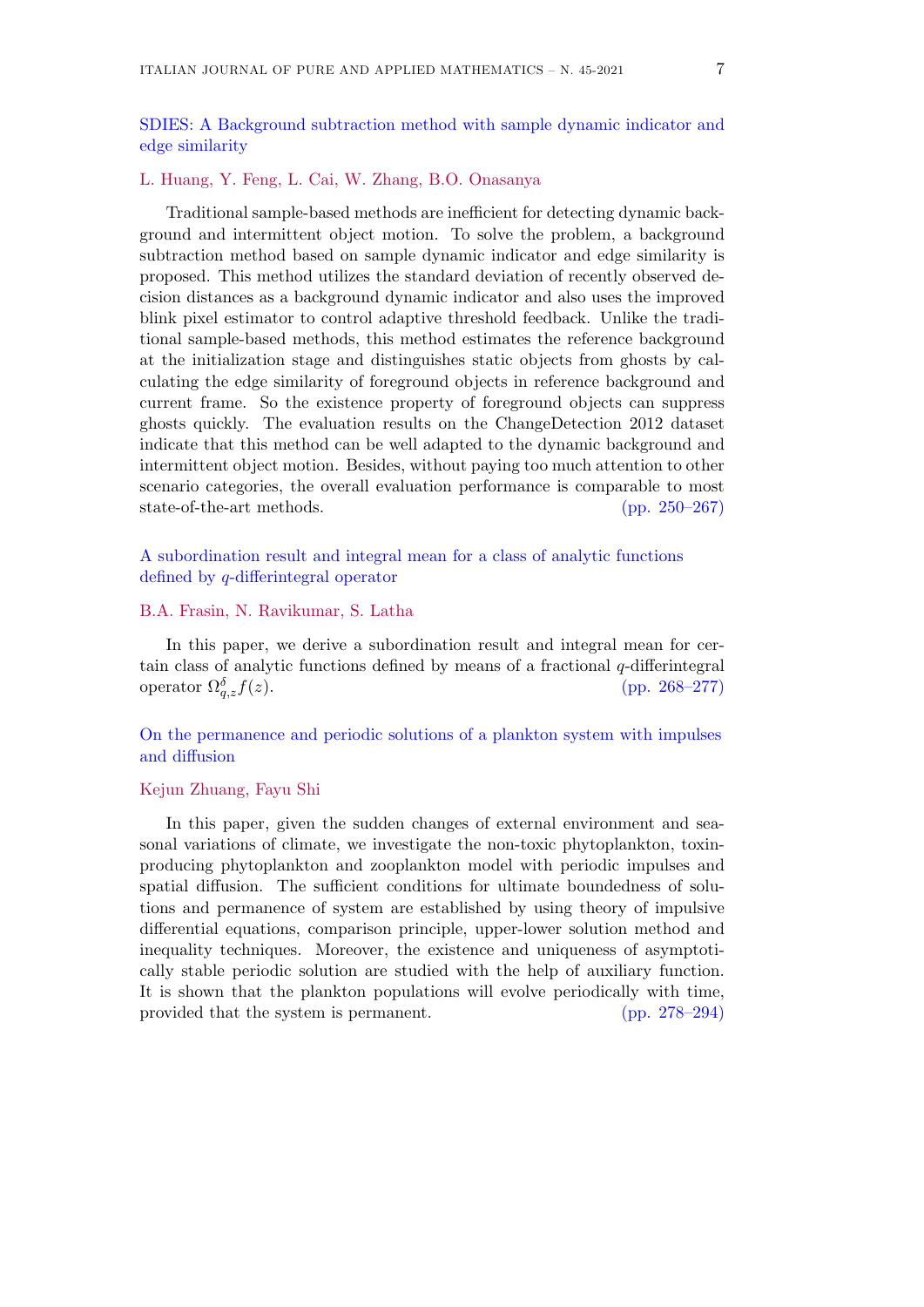#### The structure of a class of inverse residuated lattices

#### Wei Chen

In this paper, we study some special inverse residuated lattices, namely, *E*-unitary inverse residuated chains. After giving some properties of such residuated lattices, we obtain a structure theorem for *E*-unitary inverse residuated chains. (pp. 295–307)

#### On soft closed graph and its characterizations

#### Sandeep Kaur, Navpreet Singh Noorie

In this paper, we first introduce soft graph and soft closed graph of a soft mapping. Among other results, we obtain characterization of soft closed graph of identity soft mapping and characterization of soft-closedness of soft graphs using soft nets. We also give characterization of soft closure of a soft set in terms of convergence of soft net using soft points. (pp. 308–316)

On the complementary dual code over  $\mathbb{F}_2 + u\mathbb{F}_2$ 

#### B. Pashaei Rad, H.R. Maimani, A. Tehranian

A linear complementary dual code (an LCD code) is a linear code, whose satisfies in *C∩C <sup>⊥</sup>* = *{*0*}*. A binary LCD code play an important role in armoring implementation against side-channel attacks and fault injection attacks. All non-binary LCD codes with characteristic 2 can be transformed into binary LCD codes by expansion. In this paper, we consider the ring  $R = \mathbb{F}_2 + u\mathbb{F}_2$  with  $u^2 = 0$ , which is a ring with characteristic 2 and obtain some properties of LCD codes over this ring. Also we characterize all LCD free cycle codes over *R*.(pp. 317–322)

A new interior-point method for *P∗*(*κ*) linear complementarity problems based on a parameterized kernel function

#### Mengmeng Li, Mingwang Zhang, Zhengwei Huang

In this paper, we propose a primal-dual interior-point method (IPM) for  $P_{*}(\kappa)$  linear complementarity problems (LCPs) based on a new parameterized kernel function which is a generalization of the one presented by Bai et al. [A primal-dual interior-point method for linear optimization based on a new proximity function, Optim. method softw. (2002)]. A simple analysis shows that the iteration bound for large-update method obtained by Cho based on the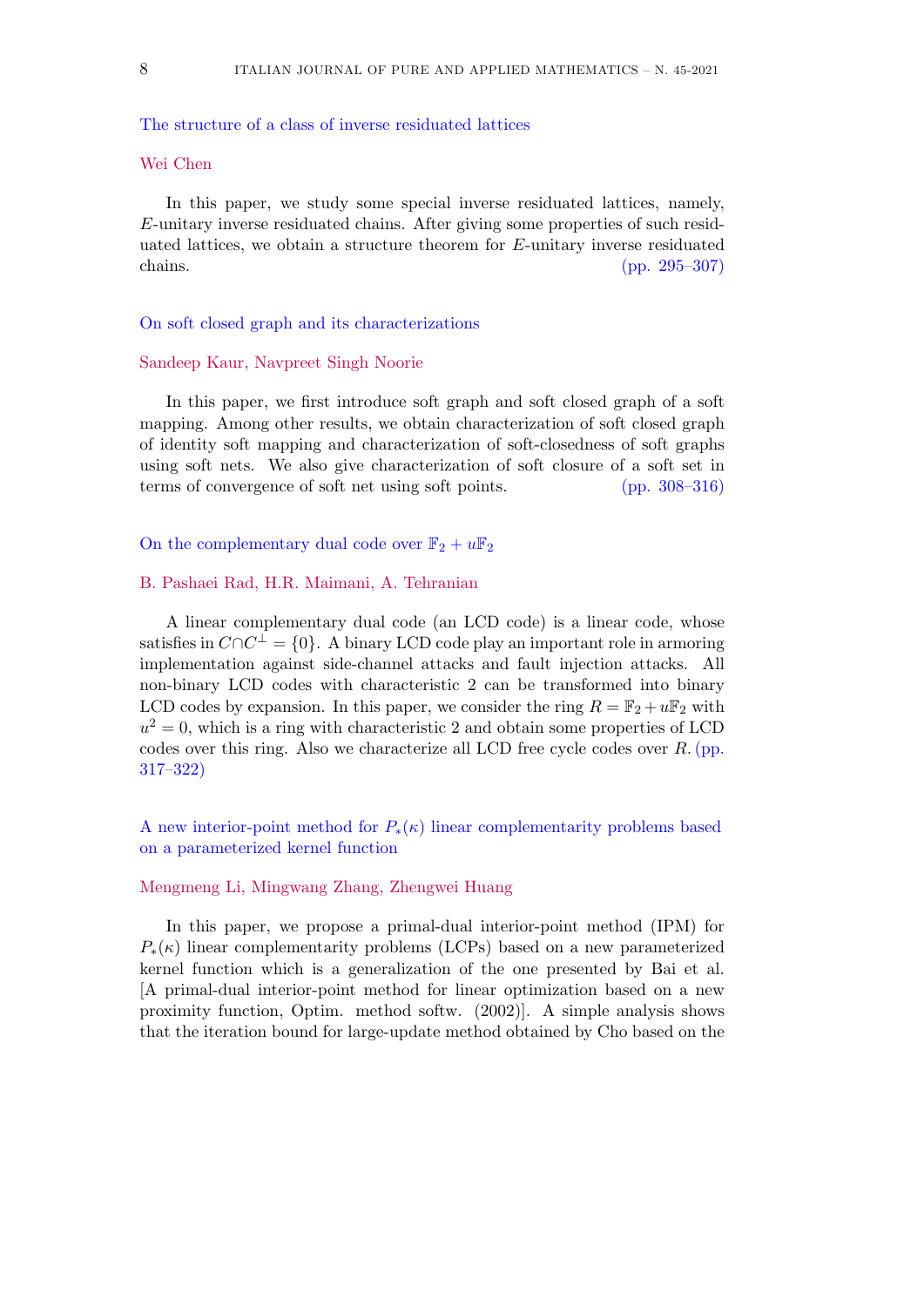original kernel function [A new large-update interior point algorithm for  $P_{*}(\kappa)$ linear complementarity problems, J. Comput. Appl. Math. (2008)] is improved from  $O((1 + 2\kappa)n^{\frac{3}{4}} \log \frac{n}{\epsilon})$  to  $O((1 + 2\kappa)\sqrt{n} \log n \log \frac{n}{\epsilon})$ , and the small-update method has  $O((1 + 2\kappa)\sqrt{n}\log\frac{n}{\epsilon})$  iteration complexity. These are the currently<br>method has  $O((1 + 2\kappa)\sqrt{n}\log\frac{n}{\epsilon})$  iteration complexity. These are the currently best known complexity results for such methods. Some numerical results have been provided. (pp. 323–348)

Some results for best coapproximation on Banach lattices

#### Majid Abrishami-Moghaddam

In this paper we introduce the concept of best coapproximation on Banach lattices with a strong unit. We study the existence problem of best coapproximation in these spaces. Also, we develop the theory of best coapproximation in quotient of Banach lattice spaces and discuss about the relationship between the coproximinal elements of a given space and its quotient space. Finally, we show that every lattice isomorphism is an coapproximation preserving operator. (pp. 349–359)

On the stability of a nonmultiplicative type sum form functional equation

#### Dhiraj Kumar Singh, Shveta Grover

Our purpose is to obtain all possible general solutions of a sum form functional equation containing two unknown mappings and also discuss criteria for stability of the same. (pp. 360–374)

Oscillation of second-order nonlinear neutral dynamic equations with "Maxima" on time scales with nonpositive neutral term

#### H. A. Agwa, G. M. Moatimid, M. Hamam

In this paper, we establish some new oscillation criteria for second order nonlinear neutral delay dynamic equation of the form

$$
(r(t)((m(t)y(t) - p(t)y(\tau(t)))^{\Delta})^{\gamma})^{\Delta} + \sum_{i=1}^{n} q_i(t) \max_{s \in [\delta_i(t), t]} y^{\beta_i}(s) = 0
$$

on a time scale T. The present results not only generalize and extend some existing results but also can be applied to some of the oscillation problems that are not covered before. Finally, we give some examples to illustrate our main results. (pp. 375–387)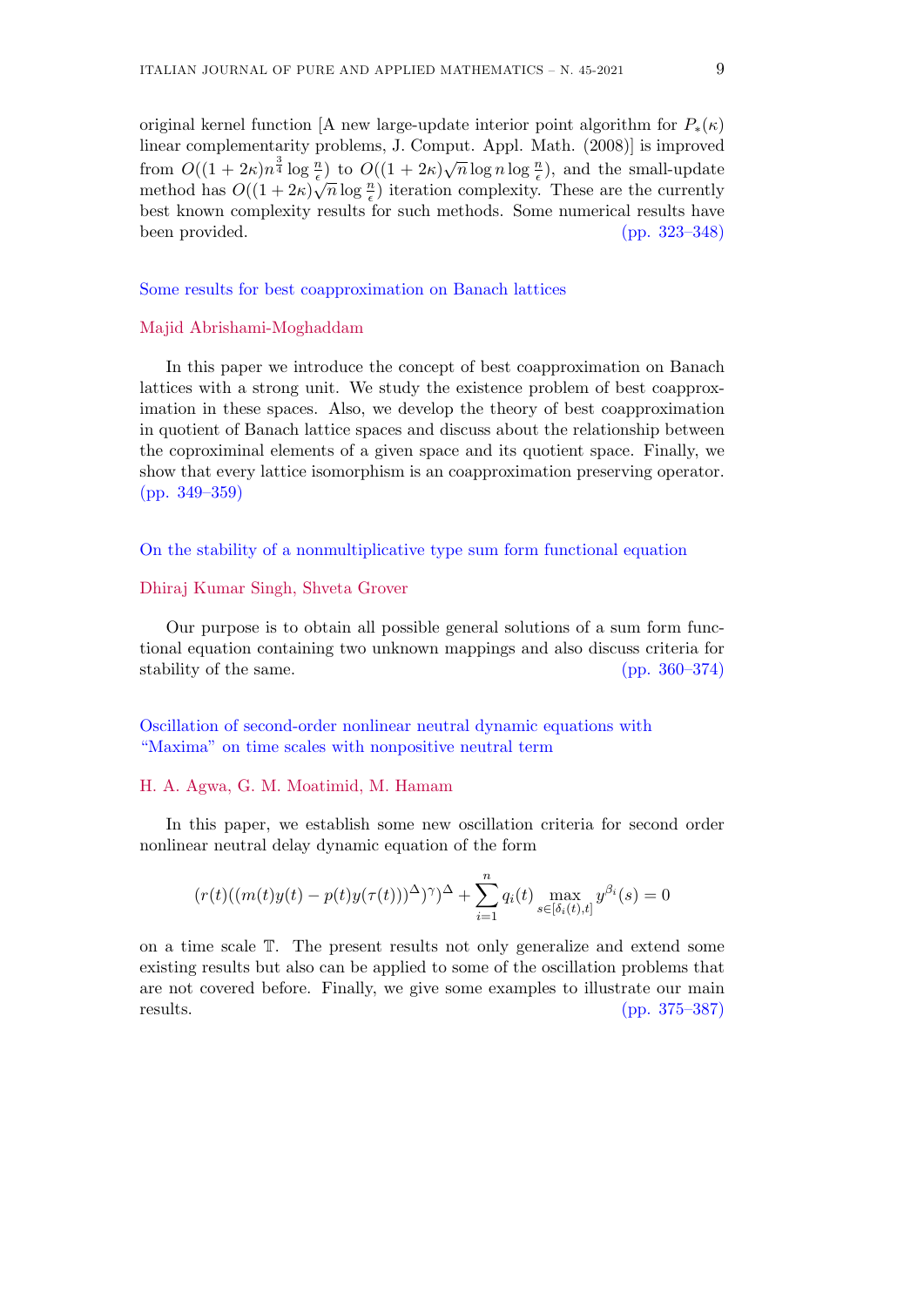On restrained hub number in graphs

#### Ahmed Mohammad Nour, M. Manjunatha, Ahmed M. Naji

In this paper, we study the restrained hub number  $h_r(G)$  of a graph *G*. We characterize the class of all graphs for which  $h_r(G) = 1$ . Also the relationship between cut vertices and restrained hub number are presented. The restrained hub number of the corona of two graphs is determined. (pp. 388–396)

Two simple confidence intervals for the population coefficient of variation under the non-normal and skewed distributions

#### M.O.A. Abushawiesh, H. Esra Akyüz, A. Khurshid

This paper presents two simple confidence intervals (CIs) for the population coefficient of variation (CV) in the case of non-normal distributions. The first is based on the Bonett [6] formula for calculating an approximate CI for the variance  $(\sigma^2)$  of the non-normal distributions and the other is based on the Niwitpong and Kirdwichai [29] formula for calculating an adjusted Bonett [6] confidence interval for the variance of the non-normal distributions. An extensive Monte-Carlo simulation study was conducted to compare the performance of the proposed CIs with the other existing CIs available in the literature. The simulation results showed that the proposed two simple confidence intervals perform well in terms of coverage probability and expected average width. The proposed two methods are illustrated using two real life data which reinforced the findings of the simulation study to some extent. (pp. 397–418)

#### Fixed point results via tri-simulation function

#### Rqeeb Gubran, W.M. Alfaqih, Mohammad Imdad

In this article, we introduce a new type of simulation functions involving three variables and utilize the same to unify several known contractions of the existing literature besides being general enough to yield new contractions. In doing so, we also introduce two new notions (namely:  $\alpha$ -permissible and  $\alpha$ -orbital permissible mappings) and investigate their relationship with some earlier relevant notions of the existing literature.

(pp. 419–430)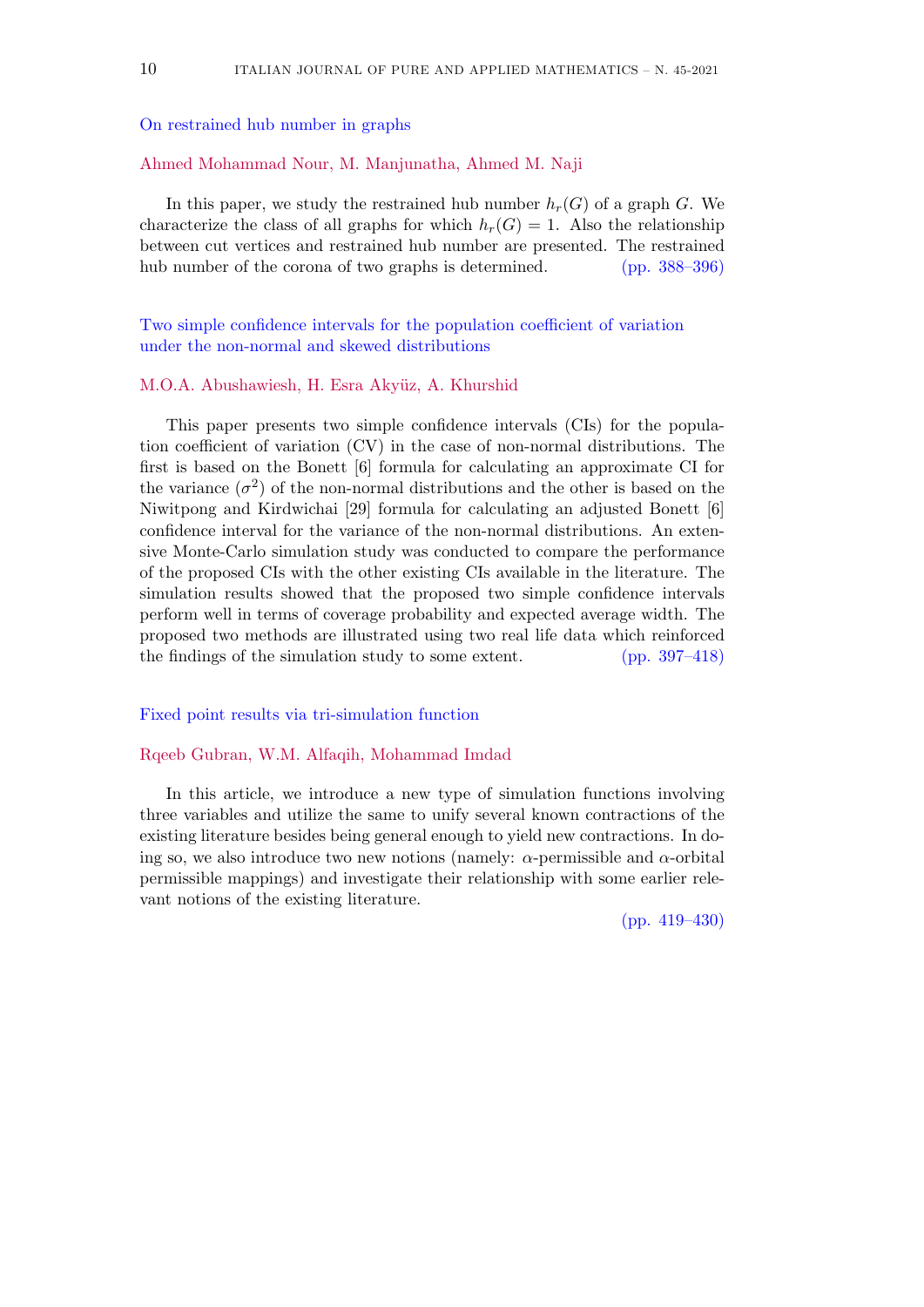#### Some remarks on fully stable gamma modules

#### Mehdi S. Abbas, Balsam M. Hamad

In this work we study full stability in the gamma module theory. A gamma module *M* is fully stable, if for each gamma submodule *N* of  $M$ ,  $\theta(N) \subseteq N$  for each gamma homomorphism  $\theta$  of  $N$  into  $M$ . Several properties and characterizations of this classes of gamma modules have been studied. The advantages of these characterizations have been considered. Finding some sources of full stability and discuss the direct sum in fully stable gamma modules, by the way we show that in fully stable gamma modules, each gamma submodule has a unique complement. Finally characterize full stability by some of their generalizations and relate with the (SIP) and (SSP) properties. (pp. 431–444)

On existence and uniqueness of best proximity points for proximal *β*-quasi contractive mappings on metric spaces

#### M.Iadh. Ayari, M.M.M. Jatradat, Z. Mustafa

This paper focus on the study of the generalization of the best proximity point theorems for non-self contractions. In fact we propose two new theorems on the existence and the uniqueness of best proximity points for proximal *β*-quasi contractive mappings on metric spaces . The presented theorems extend and generalize the existence and the uniqueness of best proximity points for proximal contraction done by S.Basha and quasi-contraction mappings performed by Jleli and Samet. (pp. 445–458)

#### A study on soft rough *BCK*-algebras in *BCK*-algebras

#### Jingru Wang, Kuanyun Zhu

In this paper, the notion of soft rough *BCK*-algebras is introduced, which is an extended notion of subalgebras in *BCK*-algebras. Moreover, in order to illustrate the roughness in *BCK*-algebras with respect to *MS*-approximation spaces in *BCK*-algebras, we first introduce *C*-soft sets and *CC*-soft sets as two special kinds of soft sets in *BCK*-algebras. Some new soft rough operations in *BCK*-algebras are explored. In particular, lower and upper soft rough *BCK*algebras with respect to another soft set are investigated.

(pp. 459–473)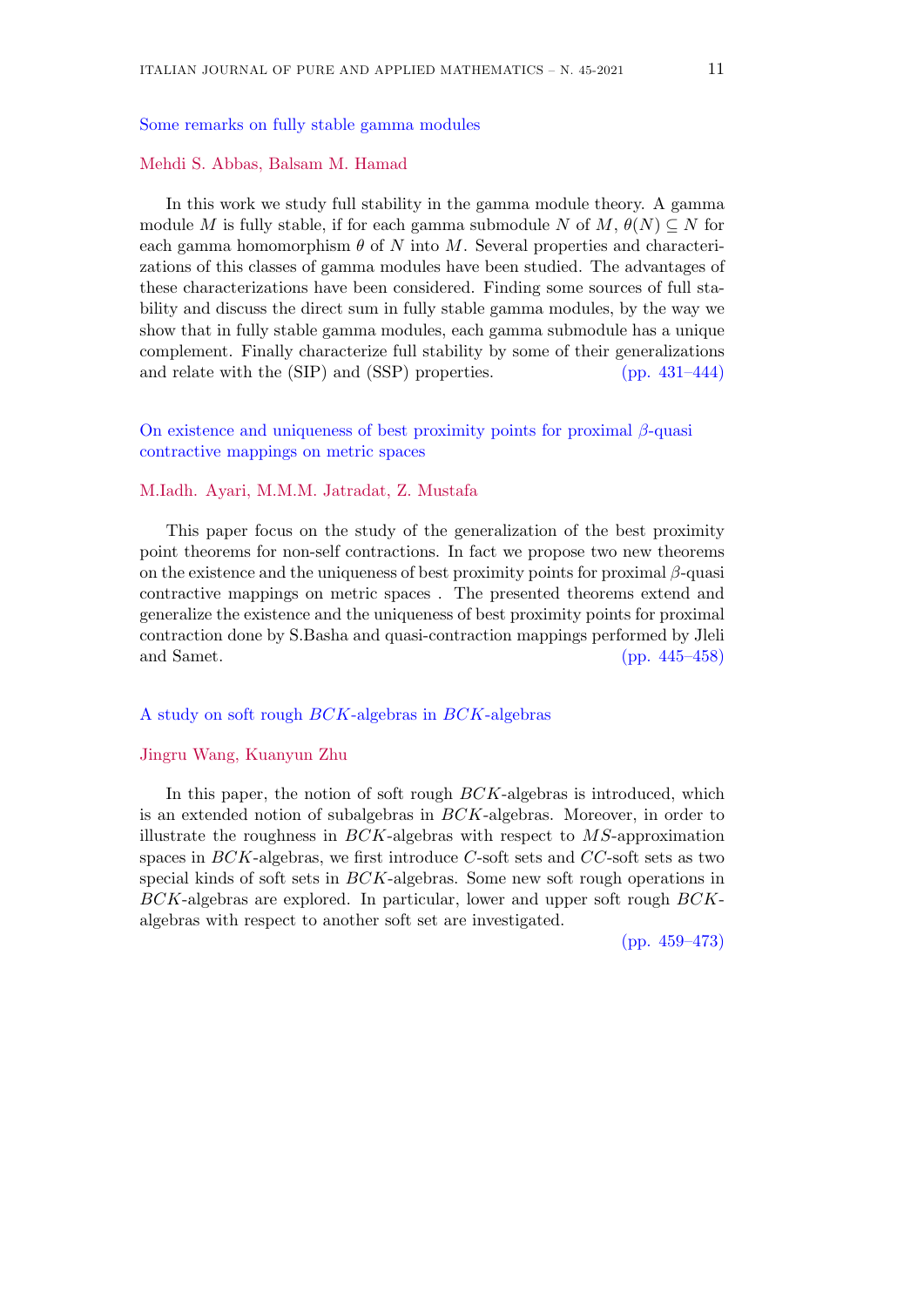Generalization of locally cyclic and Condition (*P*) in Act-*S*

M. Reza Zamani, H. Mohammadzadeh Saany, Parisa Rezaei

In this paper we introduce a new generalization of locally cyclic and Condition  $(P)$  in **Act**-S, called Condition  $(L_P)$ . Then we give a classification of monoids over which Condition (*L<sup>P</sup>* ) implies other types of flatness and vice versa. Moreover we provide new equivalent conditions for (*P*) and strong flatness. This can help to have a better understanding of known conditions. Even more, it can help to provide a solution for open questions in the theory of acts over monoids in the future. (pp. 474–492)

#### Magnetic effect of non-commutativity

#### B.G. Sidharth, C.V. Aditya

In this paper we argue that 2D crystals emit electromagnetic radiation and exhibit extra electromagnetic effects, by virtue of the noncommutative nature of the 2D crystal space. (pp. 493–497)

Generalizations of Simpson-type inequalities for relative semi- $(h, \alpha, m)$ -logarithmically convex mappings

#### Chunyan Luo, Tingsong Du, Chang Zhou, Taigui Qin

By discovering an integral equality defined on relative convex set, we prove some new Simpson-type inequalities for mappings which have absolute values of the first derivatives which are relative semi- $(h, \alpha, m)$ -logarithmically convex. Some special cases are also considered. (pp. 498–520)

Complete moment convergence for weighted sums of negatively orthant dependent random variables

#### Wenhua Lv, Yongfeng Wu

The authors study the complete moment convergence for weighted sums of negatively orthant dependent random variables and obtain some new results. These results extend and improve the corresponding theorems of Chen [P. Chen., 2016, Complete Convergence and Strong Laws of Large Numbers For Weighted Sums of Negatively Orthant Dependent Random Variables, Acta Math. Hungar., 148 (1), 83-95], complete moment convergence, weighted sums, negatively orthant dependent random variables. (pp. 521–536)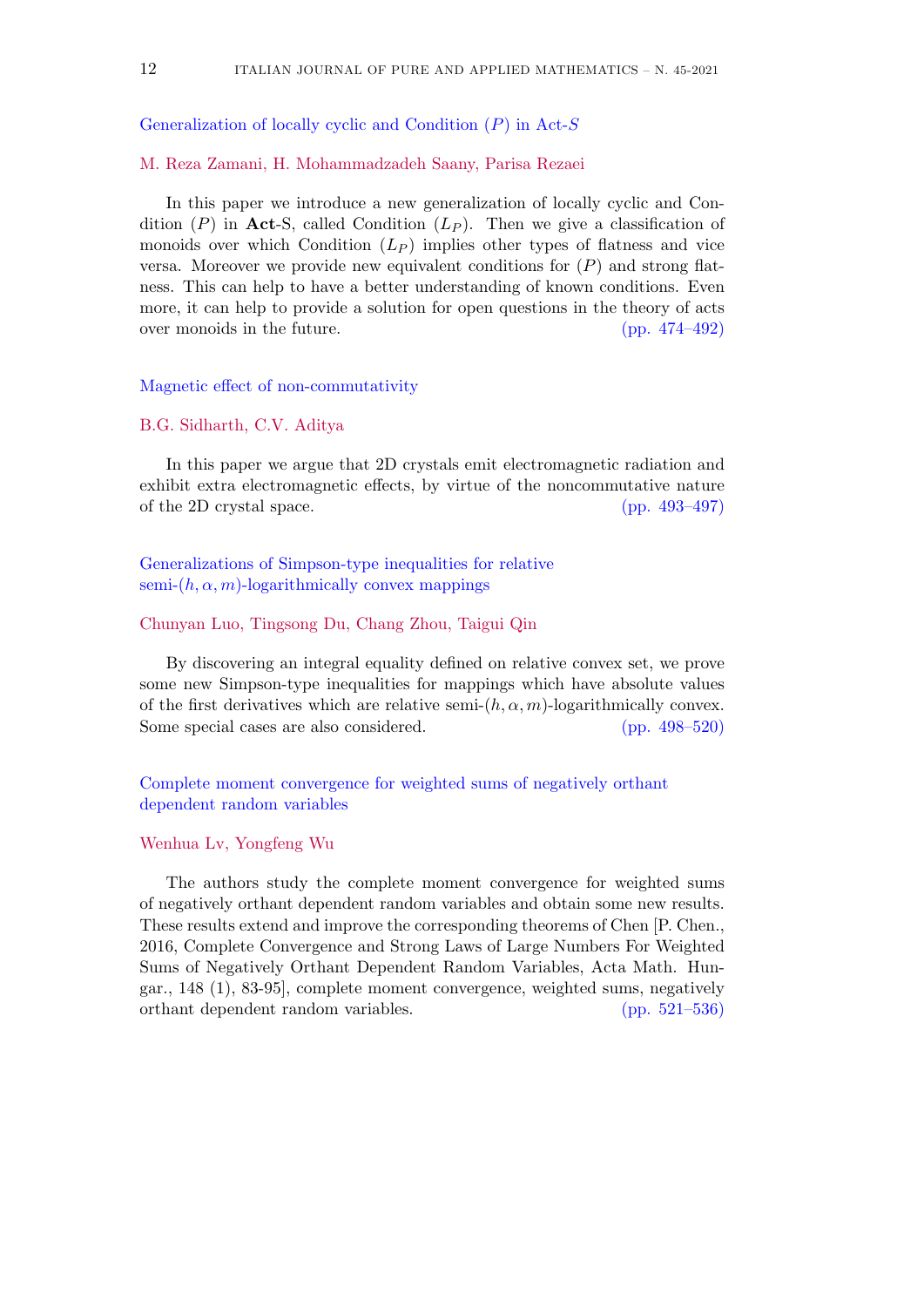#### Zhihong Yi

Triangular norm based implications play a significant role in many fields of mathematics and computer science. In this paper, the notion of *k*-special fuzzy implications is introduced for all  $k \in [1, \infty]$ . Then, it is shown that all *k*-special *R*-implications can be characterized by the *k*-Lipschitz continuity of the corresponding *t*-norms. (pp. 537–544)

#### On skew GQC and skew QC codes over the ring  $\mathbb{F}_2 + u\mathbb{F}_2 + v\mathbb{F}_2 + uv\mathbb{F}_2$

#### N. Karimi, A. Yousefian Darani

In this paper, we study some algebraic structural properties of skew quasi cyclic codes and skew generalized quasi-cyclic codes over the ring  $R = \mathbb{F}_2 + u\mathbb{F}_2 +$  $v\mathbb{F}_2 + uv\mathbb{F}_2$  where  $u^2 = v^2 = 0$  and  $uv = vu$ . We discuss on Hermitian dual of these classes of codes over *R*. Then, we investigate on the generator polynomials and the parity-check polynomials of 1-generator skew QC codes and 1-generator skew GQC codes. Finally, we show that the Gray image of a skew quasi-cyclic code over *R* is a skew *l*-quasi-cyclic code of index 4 and the Gray image of skew GQC code over  $R$  is a skew GQC code of index 4. (pp.  $545-557$ )

#### Event-triggered consensus control for the first-order multi-agent systems

#### Fang Qiu

In this paper, event-triggered consensus control problem for the first-order multi agent systems is studied. The control law updating considered is eventdriven, which depends on the measurement error with state function norm and its neighboring agents. The proposed updating law is only triggered at its event time instants for each agent. The proposed event-based strategy doesn't require continuous monitoring the neighbors states that can lessen the rate of the control law updating, therefore, communication resources can be saved. The proposed control protocols ensure convergence to a ball focused on the average consensus, and provide a minimum interevent time to avoid Zeno behavior. Finally, a simulation example is shown to illustrate the theoretical result. (pp. 558–572)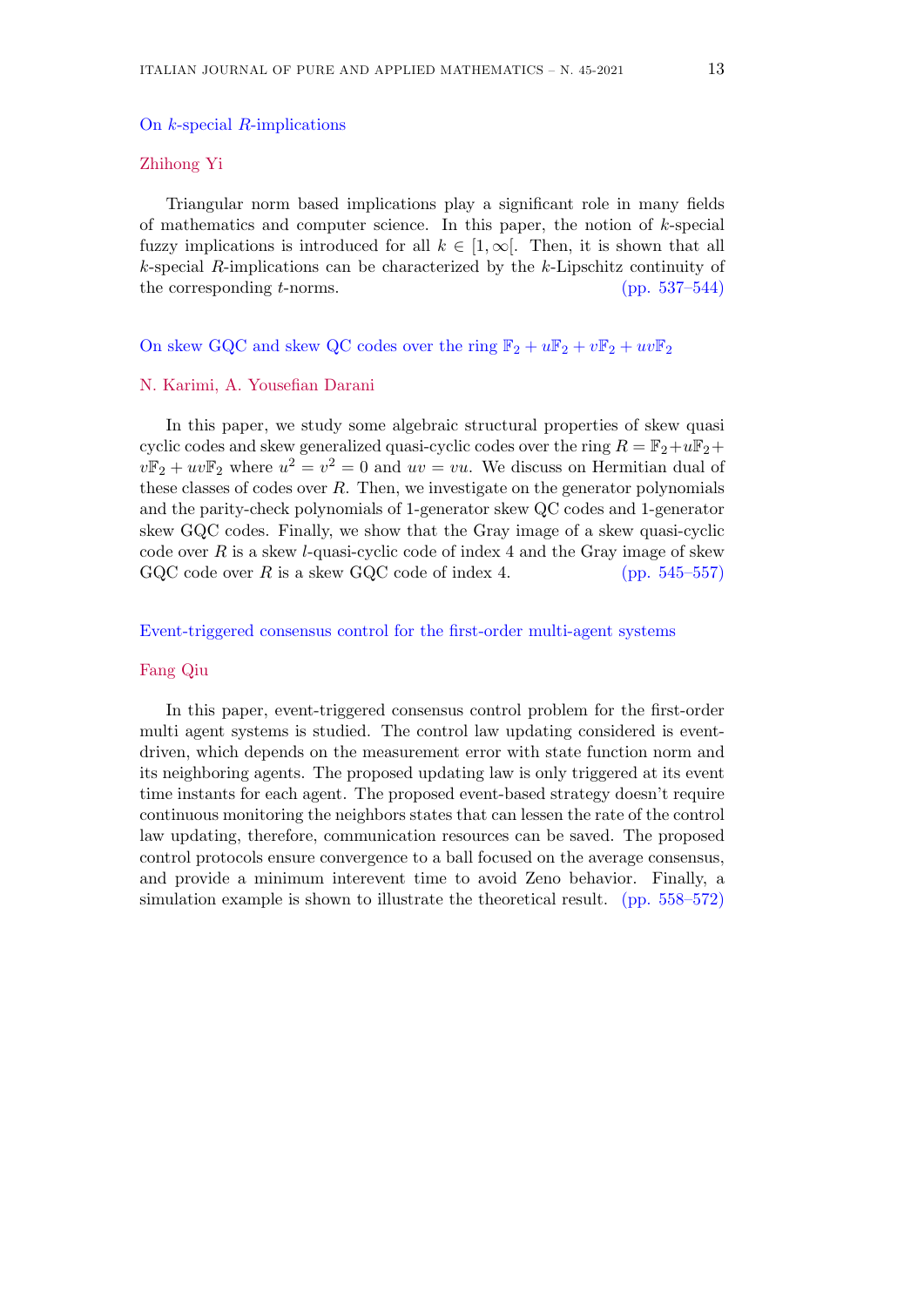Dunkl-Williams inequality for operators associated with *r*-angular distance

#### Junmin Han, Xuyang Sun, Deepmala Rai

In this paper, We present several operator versions of the Dunkl-Williams inequality with respect to the r-angular distance for operators. We obtain refinements of some operator inequalities presented by Jiang and Zou.

(pp. 573–580)

#### Legendre-adomian-homotopy analysis method for solving multi-term nonlinear differential equations of fractional order

#### O.H. Mohammed, Dh.A. Jaleel

In this article a modified approach using shifted Legendre-Adomian Homotopy analysis method is applied in order to solve multi-term fractional order nonlinear differential equations. This approach enable us to integrate the deformation equation in an easily manner, moreover the computations connected with the algorithm are so elementary than the standard Homotopy analysis method. The fractional derivatives are described in the Caputo's sense; the results of applying this procedure to the studied case showed that the proposed method is accurate and effective when it's compared with the usual Homotopy analysis method. (pp. 581–589)

#### A new study on rough soft lattices based on ideals

#### Kuanyun Zhu, Jingru Wang

By using a novel relation  $\theta_I$  based on an ideal *I* of a lattice *L*, which is a congruence relation, we investigate the roughness of soft lattices under this special ideal of *L*, such as rough soft sublattices, rough soft ideals and rough soft filters. (pp. 590–599)

#### Generalized Runge-Kutta integrators for solving fifth-order ordinary differential equations

#### Mohammed S. Mechee, F.A. Fawzi

In this paper, RKM integrators for solving special fifth-order ordinary differential equations (ODEs) have been generalized to solve two classes of general quasi-linear fifth-order ODEs which denoted by GRKM. The novel contribution of this work is the generalizing of RKM integrators by derivation two numerical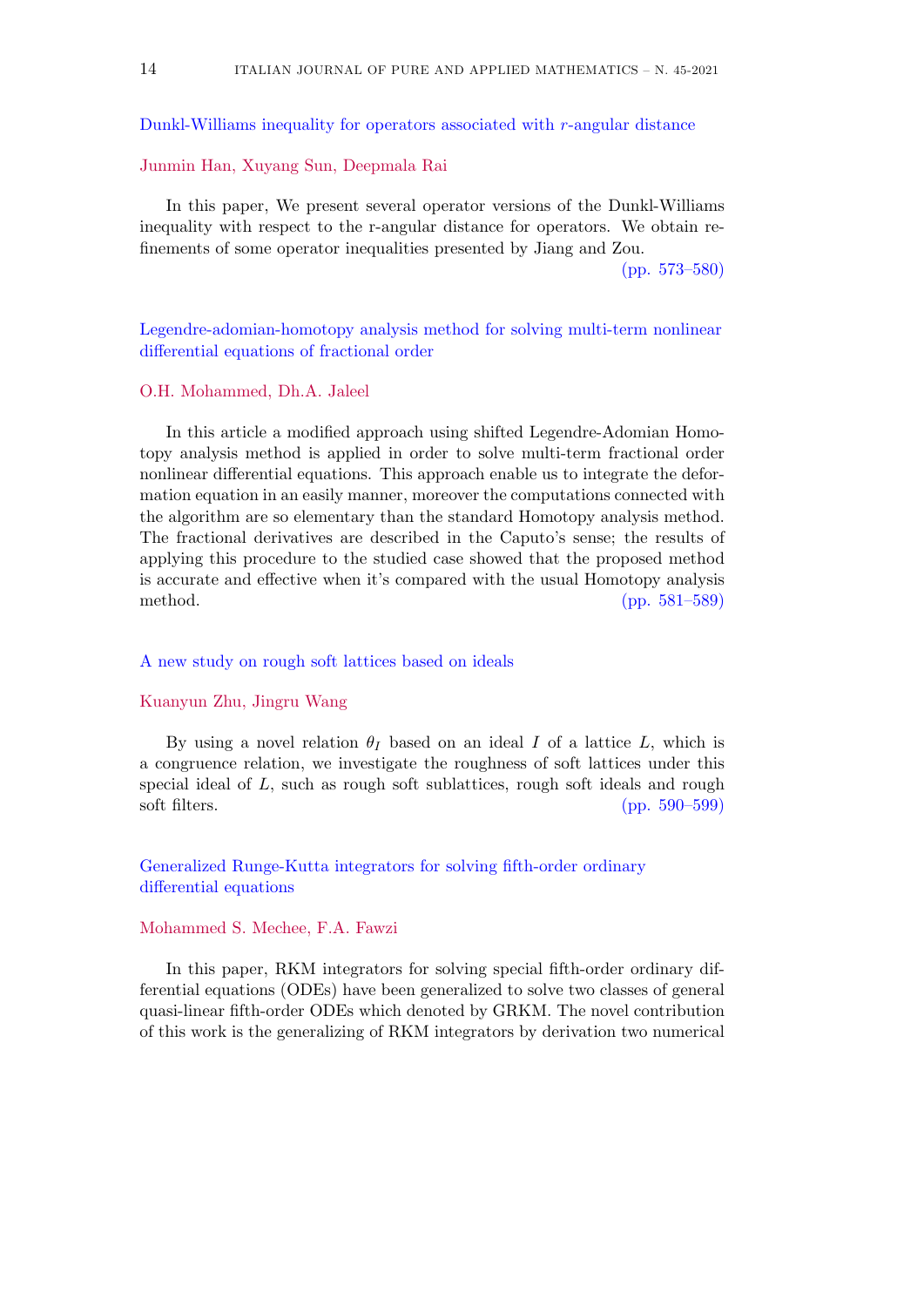methods for solving these classes of ODEs. The algebraic equations of order conditions for the proposed GRKM methods have derived up to the order-seventh using Taylor expansion approach. Based on these order conditions, two GRKM methods of fifth- and sixth-order with three- stages have derived. The numerical methods have been tested using two classes of problems in order to compare them with existing methods which show that the proposed integrators are less than existing RK methods in term of time complexity of function evaluations. (pp. 600–610)

#### Semirings of 0*,* 1-preserving endomorphisms of semilattices

#### B. Batíková, T. Kepka, P. Němec

In the paper, various endomorphism semirings of semilattices are investigated. In particular, various conditions are found under which these endomorphism semirings are simple.

(pp. 611–619)

#### A categorical approach to vitally dense monomorphisms of *S*-acts

#### M. Hezarjaribi Dastaki, H. Rasouli

In this paper we consider a new type of closure operators on acts over a commutative monoid, namely vital closure operator, to get the class of vitally dense monomorphisms derived from this closure operator and investigate injectivity and essentiality with respect to this class of monomorphisms. We study some categorical properties of vitally dense monomorphisms such as limits and colimits. It is proved that the three notions of essentiality for vitally dense monomorphisms are the same, and considering the relations between injectivity, retractivity, essentiality and injective envelopes, we show that injectivity well behaves in regard to such kind of monomorphisms of acts. (pp. 620–634)

#### On the condition number of integral equations in the elastic two-dimensional case using the cross multipole coefficients

#### Yasmina Belatrous, Belkacem Sahli

The question of non-uniqueness in the integral formulation of an exterior boundary value problem in the elastic two-dimensional case has been resolved using the modified Green's function technique. In this work, we generalize a new criterion of optimality of the perturbed fundamental solution based on the minimization of the condition number of the modified integral equations using the cross multipole coefficients. (pp. 635–644)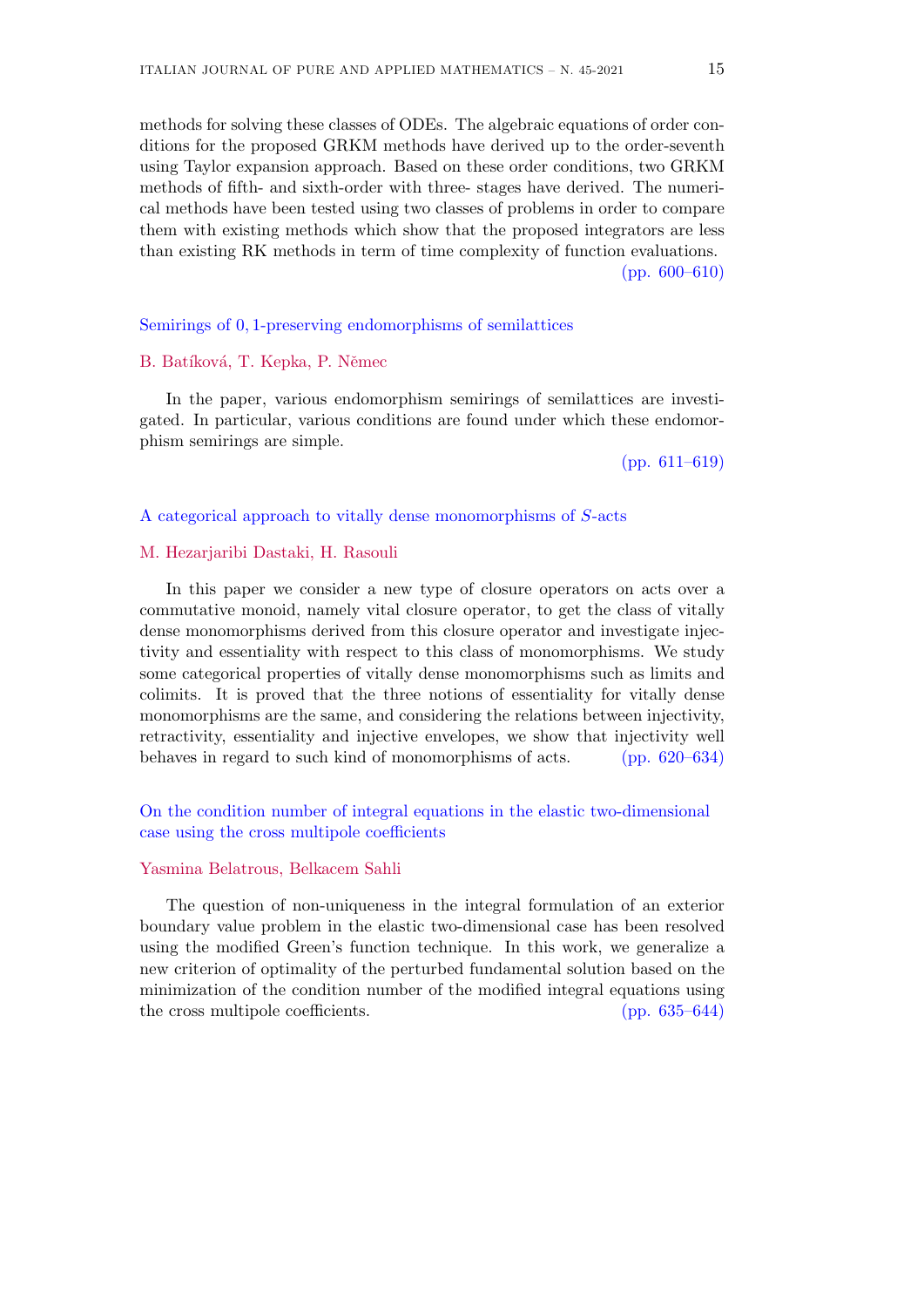The weight hierarchy of Ham(*r*, *q*)

#### F. Farhang Baftani, A. Tehranian, H.R. Maimani

Calculation of the weight hierarchy for codes, is an attractive and applicable topic in coding theory and cryptography. In this paper, we obtain the weight hierarchy of Hamming codes over *Fq*. As a result of weight hierarchy of Hamming codes, we compute the weight hierarchy of simplex codes. (pp. 645–650)

1-factorization of small regular graphs

#### Xiaoxia Zhang, Jingen Yang, Mingfang Huang

It is a well-known conjecture that if a regular simple graph *G* of order 2*n* has degree  $\Delta(G)$  satisfying  $\Delta(G) \geq n$ , then *G* is 1-factorizable. By the colour exchange theory, Cariolaro [J. London Math. Soc., 77 (2007), 387-404] proved the validity of this conjecture for regular graphs of even order at most 10. In this paper, we shall provide a slightly simple proof of this result.(pp. 651–658)

A new class of harmonic univalent functions associated with q-derivative defined by Hadamard product

#### E.A. Adwan, M.K. Aouf

In this paper, we introduce a class of harmonic univalent functions associated with q-derivative defined by Hadamard product. The object of the present paper is to determine coefficient estimates, extreme points, distortion bounds and convex combination for functions belonging to this class. (pp. 659–672)

#### On solving some classes of second order ODEs

#### R. Alahmad, M. Al-Jararha

In this paper, we introduce some analytical techniques to solve some classes of second order differential equations. Such classes of differential equations arise in describing some mathematical problems in Physics and Engineering. Moreover, these classes of differential equations generalize some very well known differential equations. For example, Chebyshev's Equation, Cauchy-Euler's Equation, and some of Hypergeometric differential Equations. Using one of these techniques we solve a special case of Lane-Emden Type of Differential Equations.

(pp. 673–688)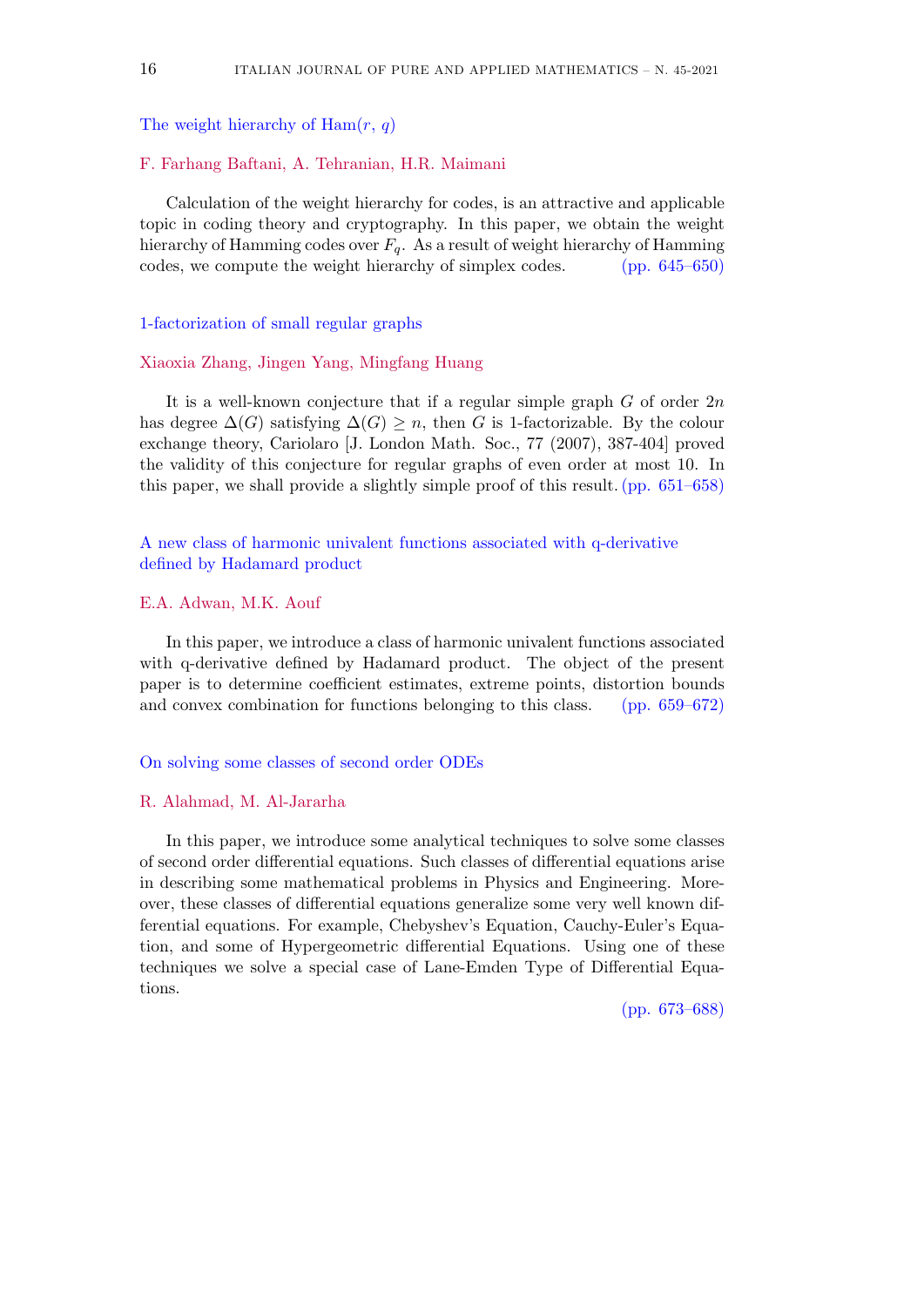Generalized fractional integral inequalities for product of two convex functions

#### Muhammad Aamir Ali, HüSevin Budak, Ifra Bashir Sial

The aim of this paper is to generalize the results proved in [4] using generalized fractional integral. Some special cases are deduced from main results. Applying the techniques of our results, new results may be obtained during a similar manner for various operators. (pp. 689–698)

#### *M*-bands wavelet multiresolution analysis of assets

#### Maroua Benghoul, Walid Ayadi, Sadam Alwadi

Given that the predictability of financial assets is indispensable to optimize the allocation of the investors' portfolio, a large literature review was dedicated to the question of predictability. Indeed, different studies have examined the relationship between the expected returns and the financial and macroeconomic variables to determine the most predictive indicators, notably the impact of the variables fluctuations on the prediction of the expected returns. Consequently, this paper consists on investigating the impact of the fluctuations in the aggregate price-earnings ratio at different timescales on the stock returns by using financial data from the USA. The data frequency is quarterly from 1952 to 2011. By aggregating the price-earnings ratio via multiresolution wavelets analysis, the results of the estimation of the Vector Autoregressive Model (VAR) demonstrated that the cycles in the price-earnings ratio presented strong predictors for the stock returns at short and intermediate horizons.

(pp. 699–721)

#### A semi-partial isometries in Banach spaces

#### El Moctar Ould Beiba

The purpose of this paper is to introduce and study some basic properties of the class of *A*-Semi partial isometries on Banach spaces. (pp. 722–732)

#### Chain continuity for Zadeh's extension

#### Yaoyao Lan

This paper aims to study chain continuity for Zadeh's extension. More specially, the relations between (finite) chain continuity of discrete dynamical system and its induced fuzzy system have been discussed. (pp. 733–739)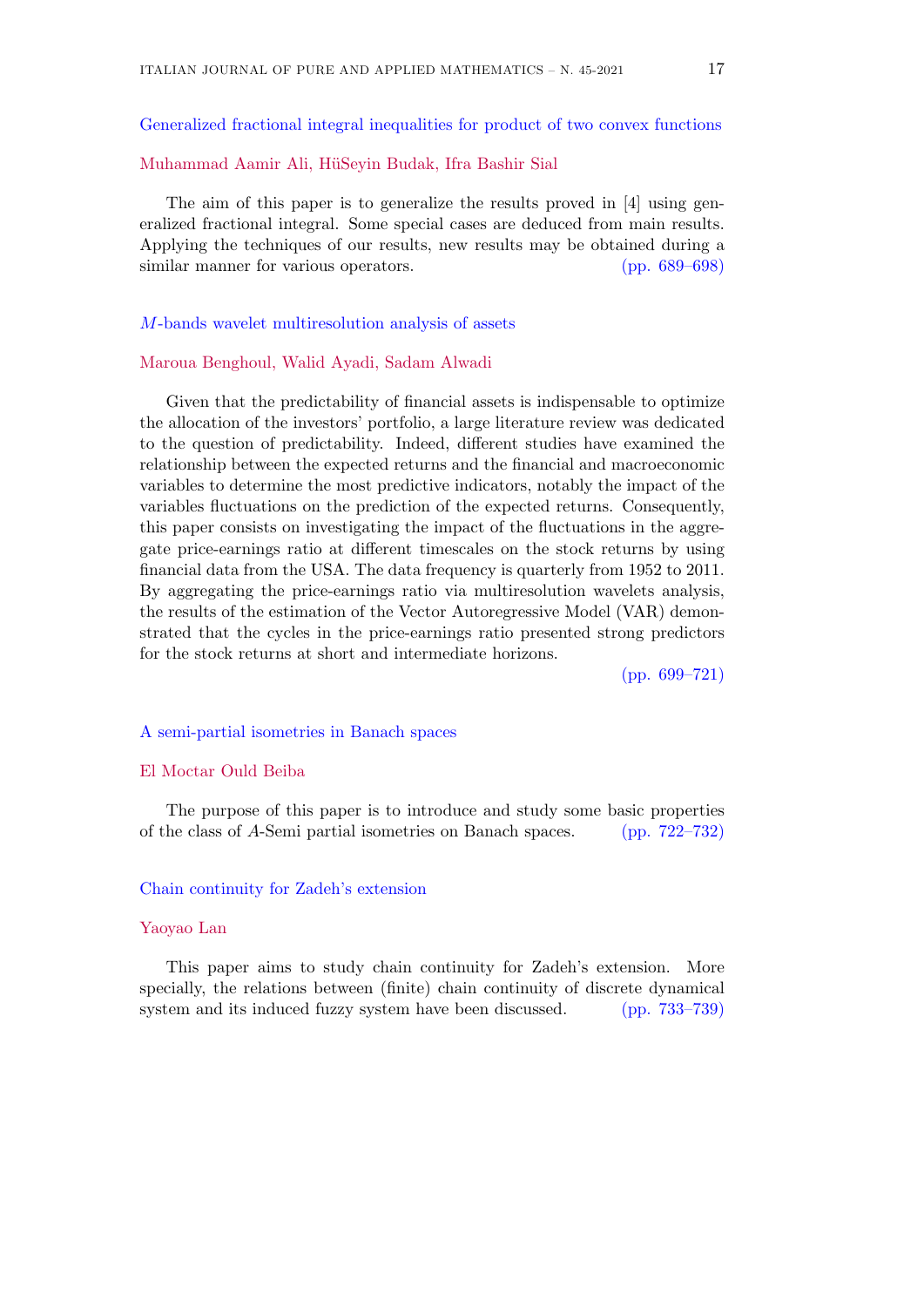#### Sumudu transform for solving some classes of fractional differential equations

#### Mohammed S. Mechee, Abbas J. Naeemah

Many authors recently, have demonstrated the usefulness of fractional calculus especially in the derivation of solutions for linear partial differential equations (PDEs) and ordinary differential equations (ODEs). In this paper, some properties of fractional Sumudu transform for solving fractional differential equations (FrDEs) have introduced. The approximated solutions of some classes of FrDEs using Sumudu transform method have studied. The objective of this work is to show the advantages of application of Sumudu transform method and the expansion of the coefficients of a binomial series for solving fractional differential equations. (pp. 740–752)

#### Supra soft  $b-R_0$  and supra soft  $b-R_1$  spaces

#### Jamal M. Mustafa

The purpose of this paper is to introduce supra soft b- $R_0$  and supra soft b- $R_1$ spaces using supra soft b-open sets. Also we study several of their properties and characterizations in details. Furthermore, we investigate the relationships between these supra soft spaces and the relationships with some other supra soft spaces. (pp. 753–764)

#### Partially ordered objects in the topos of *M* set

#### A.H. Nejah

In this paper first we introduce the concept of partially ordered objects and monotone morphisms in an arbitrary topos. Partially ordered objects are counterparts of partially ordered sets, commonly known as posets, in an arbitraty topos. We then study partially ordered objects in the topos *M* set. We will prove that partially ordered objects in *M* set is equivalent to the category *M* pos, of posets with compatible actions of a monoid *M* on them. (pp. 765–779)

#### Simple endomorphism semirings of semilattices

#### B. Batíková, T. Kepka, P. Němec

In the paper, various types of simple endomorphism semirings of semilattices are investigated. (pp. 780–790)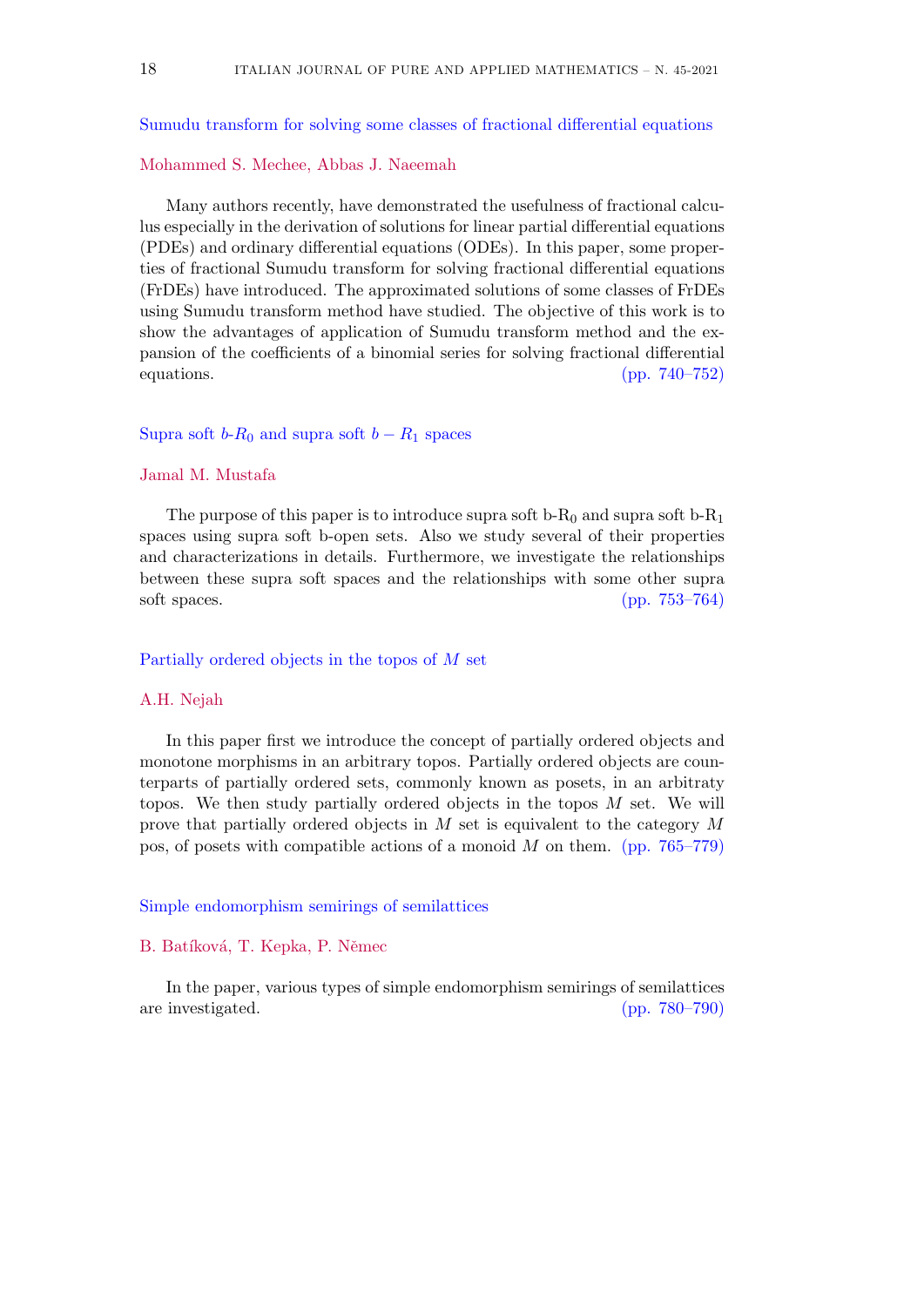Application of anti-control strategy based on a modified washout filter controller

Ping Cai, Zhengzhong Yuan

The problem of anti-control of Hopf bifurcation for Lü system is considered in this paper. A modified washout filter-aided dynamic feedback control law is introduced for the problem. The necessary conditions are presented in the controlled system, so that a certain bifurcation is created at equilibria with preferred stability. In addition, we find the control law can be applied to control the stability of the original bifurcated solution. Anti-control of chaotic attractor is also given. The direction of bifurcation and the stability of the bifurcating limit cycle are determined by the normal form theory and the center manifold theorem. Finally, some computer simulations are provided to illustrate the efficiency of the anti-control approach. (pp. 791–800)

#### Edge irregularity strength of categorical product of two paths

#### A. Ahmad, S.S. Khan, S. Ahmad, M.F. Nadeem, M. Kamran Siddiqui

For a simple graph  $G = (V, E)$ , a vertex labeling  $\phi : V \to \{1, 2, \ldots k\}$  is called *k*-labeling. The weight of an edge  $xy$  in *G*, denoted by  $w_{\phi}(xy)$ , is the sum of the labels of end vertices *x* and *y*, i.e  $w_{\phi}(xy) = \phi(x) + \phi(y)$ . A vertex *k*-labeling is defined to be an edge irregular *k*-labeling of the graph *G* if for every two different edges *e* and *f*, there is  $w_{\phi}(e) \neq w_{\phi}(f)$ . The minimum *k* for which the graph *G* has an edge irregular *k*-labeling is called the edge irregularity strength of  $G$ , denoted by  $es(G)$ .

In this paper, we determine the exact value of edge irregularity strength for categorical product of two paths. (pp. 801–813)

#### A full-Newton step IIPM based on new search directions for *P∗*(*κ*)-LCP

#### Xin Li, Shan Wu, Mingwang Zhang

In this paper, a new full-Newton step infeasible interior-point algorithm is proposed for solving  $P_{*}(\kappa)$ -linear complementarity problem. By using some new analytic tools, we show that the new algorithm is quadratically convergent with iteration complexity  $O((1+4\kappa)^{\frac{5}{2}}n\log\frac{\max\{(x^0)^T s^0, ||r^0||\}}{\epsilon})$ *ε* ). This complexity matches the currently best known iteration bound for  $P_{*}(\kappa)$ -linear complementarity problem. Some computational results are provided as well.

(pp. 814–825)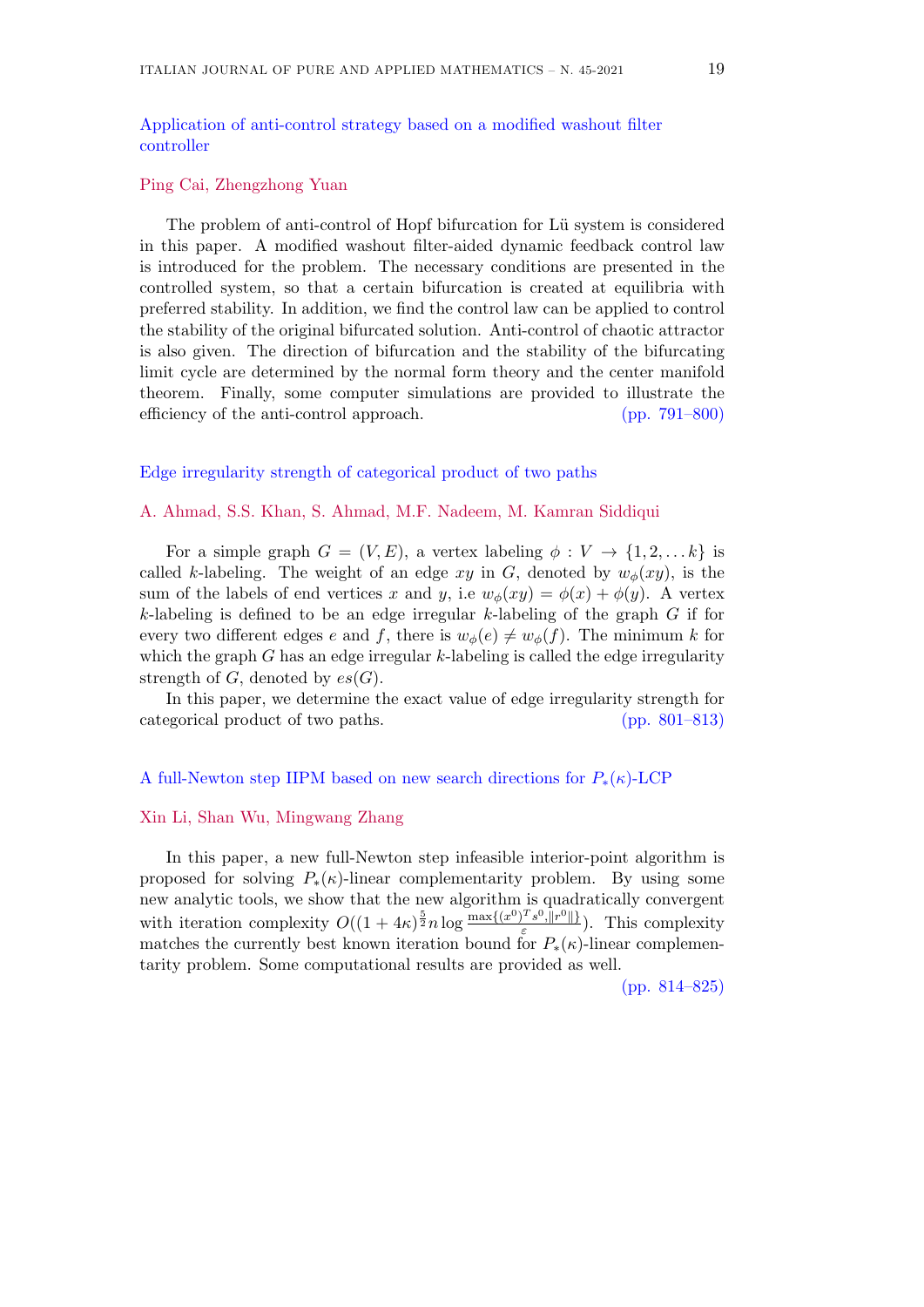Some identities and generating functions of third-order recurrence relations

#### K. Boubellouta, A. Boussayoud

In this paper, we introduce a new generating functions for the product of Narayana numbers, Jacobsthal numbers and Jacobsthal-Lucas numbers by making use of the symmetrizing endomorphism operators  $\delta_{a_1 a_2}^k$  to the series  $\sum_{n=0}^{\infty} S_n(E) a_1^n z^n$ . (pp. 826–842)  $\sum_{n=0}^{\infty}$ *S<sub>n</sub>* (*E*)  $a_1^n z^n$ *.* (pp. 826–842)

#### On a new class of derivations on residuated lattices

#### Duan-Peng Ling, Kuanyun Zhu

In this paper, as a generalization of a derivation in a residuated lattice, the notion of an *f*-derivation of a residuated lattice is proposed, and some related properties of isotone (resp. contractive) *f*-derivations and ideal *f*-derivations are investigated. The properties of principal ideal *f*-derivations are also investigated. We obtain that the fixed point set of principal ideal *f*-derivations and their implicative *f*-derivation are order isomorphism. Finally, by using the fixed point set of principal ideal *f*-derivations, we give a characterization of Heyting algebras. (pp. 843–857)

#### Fuzzy Γ-ideals in regular and intra-regular Γ-AG-groupoids

#### I. Rehman, A. Razzaque, M. Asif Gondal, K. Ping Shum

This paper is devoted to the concepts of regular and intra-regular Γ-AGgroupoids. We investigate some characteristics of Γ-AG-groupoids by the properties of fuzzy Γ-quasi-ideals, fuzzy Γ-interior-ideals, fuzzy Γ-bi-ideals and fuzzy Γ-generalized bi-ideals. (pp. 858–872)

#### On locally *F*-semiregular and locally *δ*-semiregular modules

#### Adil Kadir Jabbar, P.M. Hamaali

In this paper, we introduce locally  $F$ *−* semiregular, locally  $\delta$ *−* semiregular and locally finitely *δ−*supplemented modules and investigate some properties of these new classes of modules. We prove that, if *M* is a self-projective module with the finite exchange property, then *M* is  $\delta(M)$ −semipotent. Finally, we show that the properties of *F* $\sim$ semiregular,  $\delta$  $\sim$ semiregular and  $\delta$  $\sim$ supplemented modules which can be extended to their localizations. (pp. 873–893)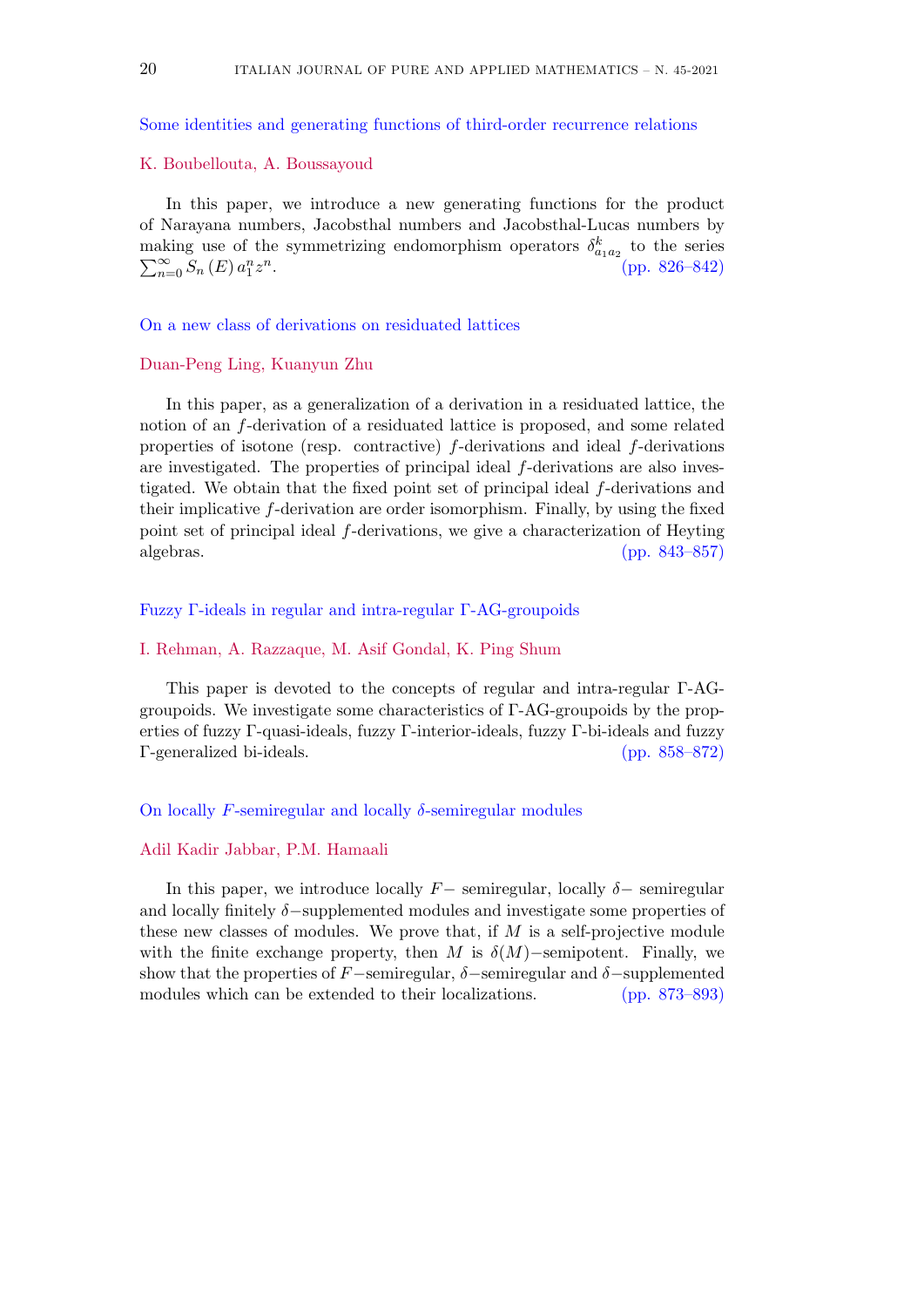#### Bounds on minimum distance for linear codes over *GF*(*q*)

#### Fardos Najeeb Abdullah, Nada Yassen Kasm

Let  $[n, k, d; q]$ -codes be linear codes of length n, dimension k and minimum hamming distance d over  $GF(q)$ . Let  $m_{47}(n, k)$  be the maximum possible minimum Hamming distance of a linear [*n, k, d*; 47] - codes for given values of *n* and  $k$ . In this paper 21 new linear codes over  $GF(47)$  are constructed, and a table of  $m_{47}(n, k)k \leq 47$ ,  $n \leq 6267$  is presented. First: we construct three Griesmer [*n,* 3*, d*]47*−* codes. Second: Also, a (*k, r*) - arc *K* corresponds to a projective  $[k, n, d]_q$ -code of length *k*, dimension *n*, and minimum distance  $d = k - n$ . (pp. 894–903)

#### Graphs whose completely regular endomorphisms form a monoid

#### Rui Gu, Mengdi Tong

In this paper, we show that if the completely regular endomorphisms of  $X+Y$ form a monoid, then the completely regular endomorphisms of *X* and *Y* form a monoid respectively. We give several approaches to construct new graphs whose completely regular endomorphisms form a monoid. In particular, we determine trees and the joins of trees whose completely regular endomorphisms form a monoid. (pp. 904–913)

#### Bochner-Martinelli type formula over the quaternionic Heisenberg group and the octonionic Heisenberg group

#### Yun Shi, Guangzhen Ren

The tangential *k*-Cauchy-Fueter operator on the quaternionic Heisenberg group is counterpart of the tangential Cauchy-Riemann operator on the Heisenberg group in the theory of several complex variables. In this paper, we establish the Bochner-Martinelli type formula for tangential *k*-Cauchy-Fueter type operators over the quaternionic Heisenberg group and the octonionic Heisenberg group.  $(pp. 914-931)$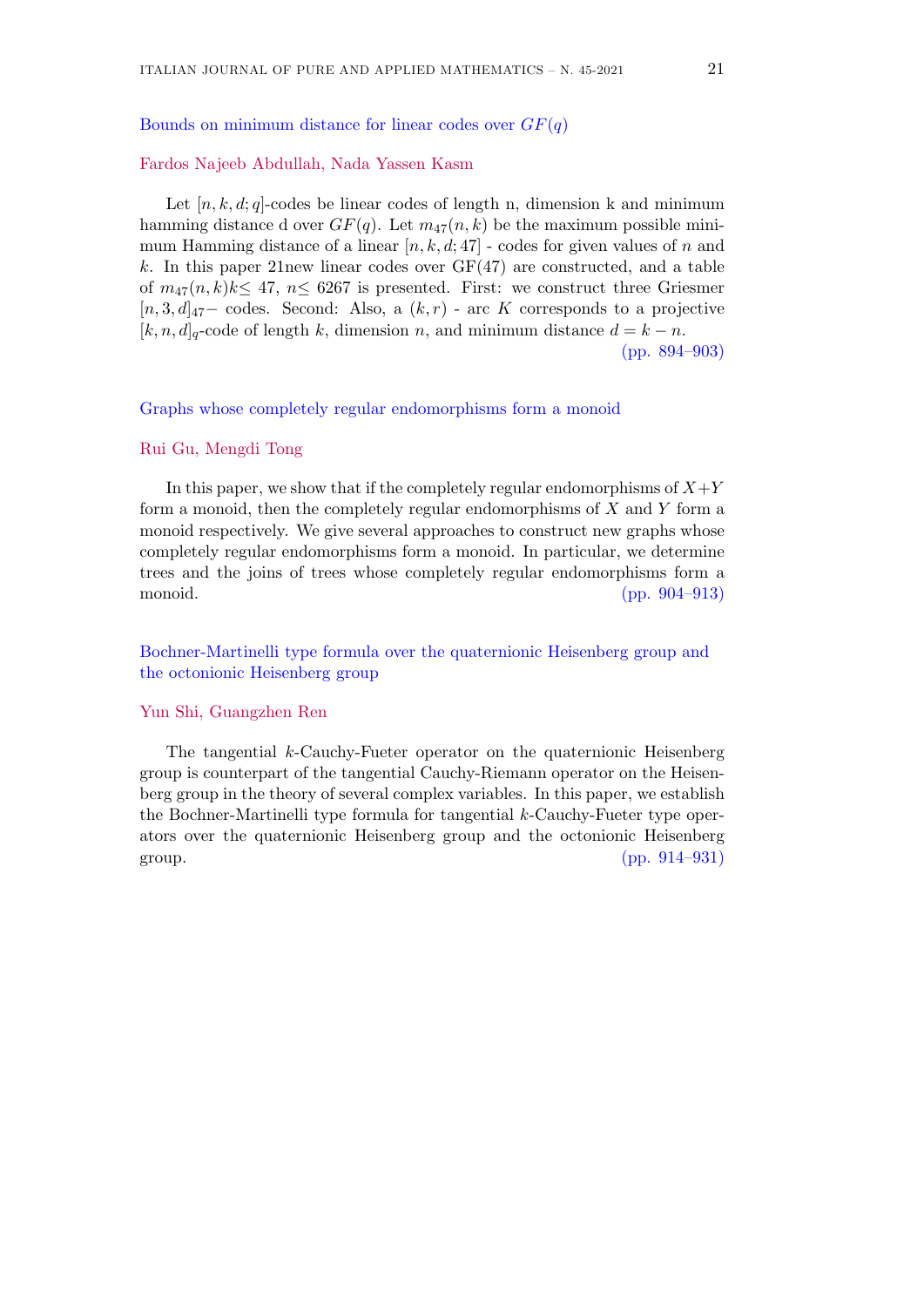The number of the generating matrices of the subspaces which represent an  $F_pW_n$ -submodule where  $F_p = GF(p)$  and  $W_n$  is the Weyl group of type  $B_n$ 

#### Jinan F. N. Al-Jobory, Emad B. Al-Zangana, Faez Hassan Ali

In this paper, we will find the number of the generating matrices of the subspaces, which represent any  $\ell$ -dimensional  $F_pW_n$ -submodule N of an  $m$ dimensional  $F_pW_n$ -module M and apply this result on three samples of submodules.

(pp. 932–939)

#### Upper bounds on deviations from the mean and the mean absolute deviation

#### Arya Aghili-Ashtiani

In this paper, a number of upper bounds are introduced for the mean absolute deviation (MAD) from the mean when there is some information about the number of the data that are above or below the average. The upper bounds are compared with each other according to their tightness. A unified structure is found to be useful to prove all of the proposed upper bounds as well as the other existing upper bounds. In the path to formulate that structure, also, an upper bound is introduced for the individual deviations from the mean. The results are clarified and verified by a few examples. (pp. 940–951)

#### First reformulated Zagreb index of four graph operations

#### M. Arshad, R. Irfan, M. Ahmad Zahid, S. Kanwal, M. Kamran Jamil

A generalization of classical Zagreb indices of chemical graph theory were introduced in 2004, which is called the reformulated Zagreb indices. The first reformulated Zagreb index *EM*<sup>1</sup> of any graph *G* is the sum of the squares of degree of edges. In this paper, we compute the first reformulated Zagreb index of four operations of graphs. (pp. 952–965)

#### The isomorphic factorization of complete equipartite graphs  $K_n(m)$

#### Jiangdong Liao

Harary, Robinson and Wormald suggest that in an international conference on combinational theory (Canberra 1977), a conjecture for a complete equipartite graph  $G = K_n(m)$ , the divisibility condition  $t\left|\frac{1}{2}\right|$  $\frac{1}{2}n(n-1)m^2$  is a sufficiency condition to  $t|G|$ [1][2], which were proved by Jianfang Wang [3] and S.J. Quinn [4] respectively. The first author of the paper also proved the conjecture with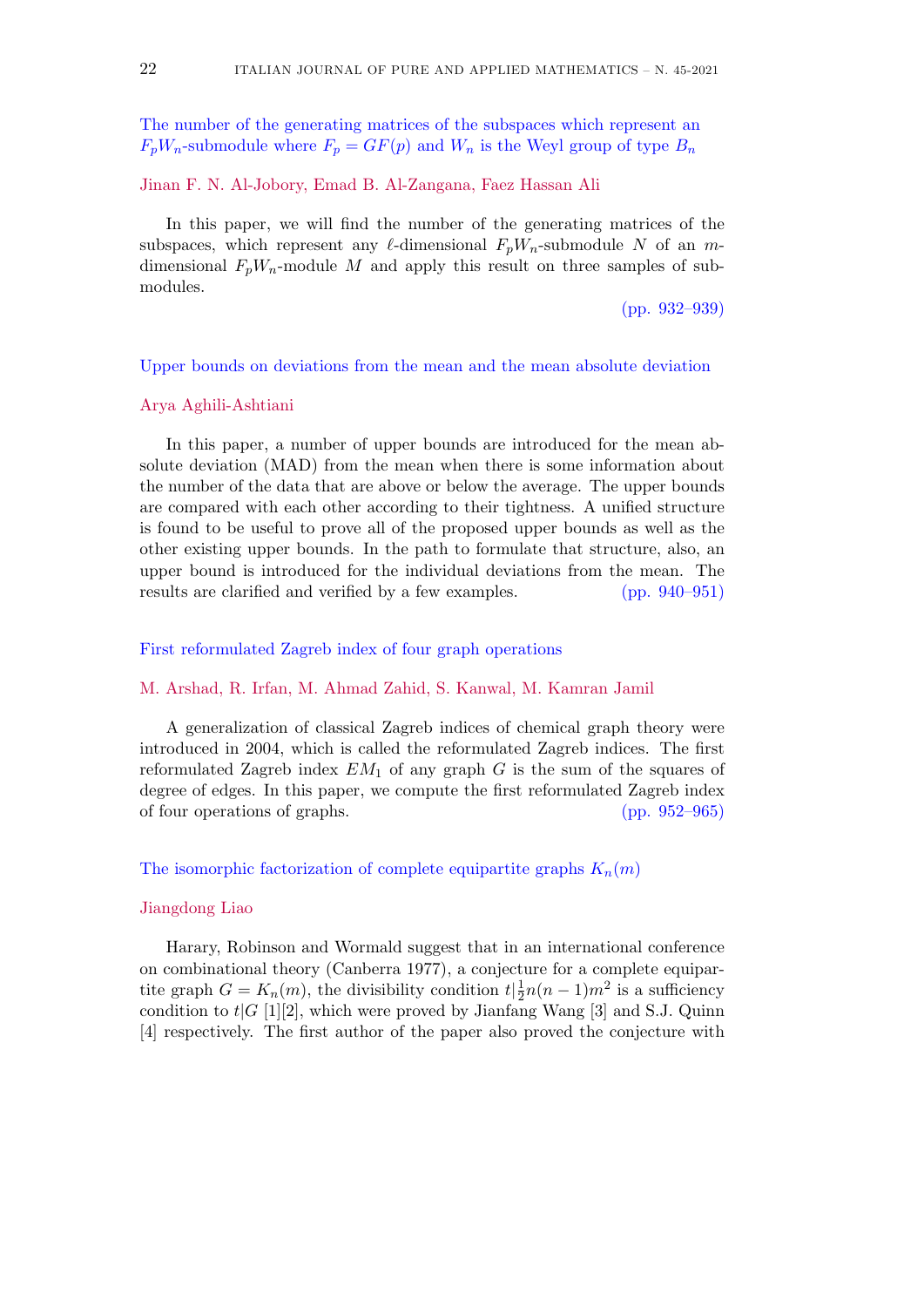a new way,which is completely different from ones in [3] and [4] at the same time. Here we devote the proof. And in this paper, we give a new isomorphic factorization of  $K_n$  as well, which are usefull to the decomposition of  $K_n(m)$ . We proved that when t is odd or  $t < \frac{n}{2}$ , the *t*'s factor of  $K_n$  is an union of a complete graph and a 3-colorable graphs; and when  $t < \frac{n}{2}$  is even, the factor is an union of two complete graphs and 4-colorable graphs. (pp. 966–976)

#### Lyapunov-type inequalities for *ψ*-Laplace equations

#### Xu Guo, Jun Zheng

In this paper, we establish several Lyapunov-type inequalities for a class of *ψ*-Laplace equations

$$
(\psi(u'(x)))' + r(x)f(u(x)) = 0
$$

with Dirichlet boundary conditions, where  $\psi$ , f are nonlinear functions defined on R and one of them is imposed on structural conditions of Tolksdorf type. The obtained Lyapunov-type inequalities are extensions and complements of the known results in the sense that compared with the existing literature, neither sub-multiplicative property of  $\psi$  nor convexity of  $\frac{1}{\psi(t)}$  (or  $\psi(t)t$ ) is required in this paper. (pp. 977–989)

#### On a class of Lorentzian para-Kenmotsu manifolds admitting the Weyl-projective curvature tensor of type (1*,* 3)

#### K.L. Sai Prasad, S. Sunitha Devi, G.V.S.R. Deekshitulu

In this present paper, we consider a class of Lorentzian almost paracontact metric manifolds namely Lorentzian para-Kenmotsu (briefly LP-Kenmotsu) manifolds admitting the Weyl-projective curvature tensor of type (1*,* 3). We study and have shown that Lorentzian para-Kenmotsu manifolds admitting a flat curvature tensor, an irrotational curvature tensor and a conservative curvature tensor are an Einstein manifolds of constant scalar curvature. Further we study Lorentzian para-Kenmotsu manifolds satisfying the curvature condition  $R(X, Y) \cdot W_2 = 0$ . At the end, we construct an example of a 3-dimensional Lorentzian para-Kenmotsu manifold admitting Weyl-projective curvature tensor which verifies the results discussed in the present work.

(pp. 990–1001)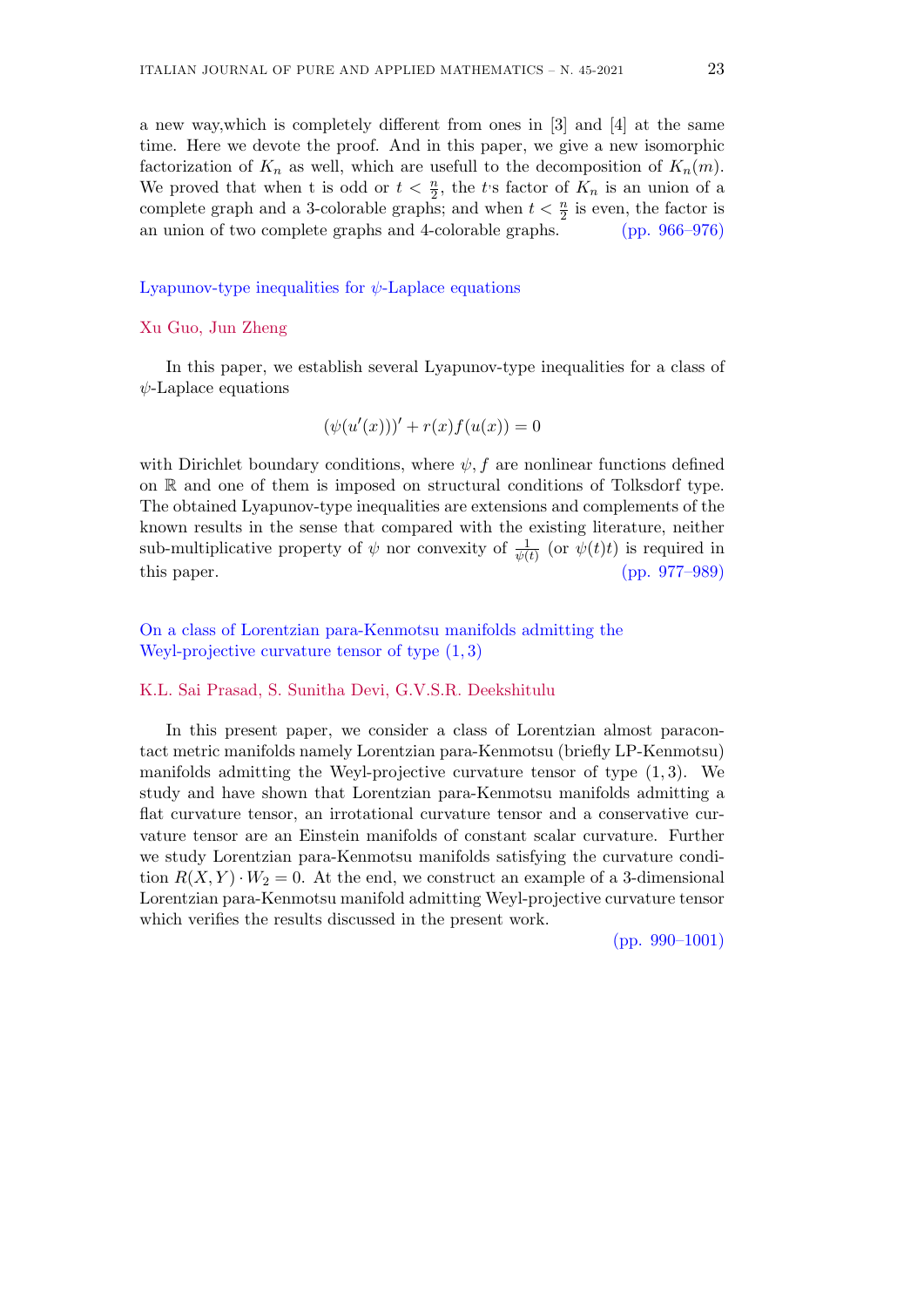#### On Laplacian eigenvalues of N-sum graphs and Z-sum graphs and few more properties

#### Shine Raj S.N.

The concept of sum graphs was introduced by Harary [4]. A graph *G* is a sum graph if the vertices of *G* can be labeled with distinct positive integers so that  $e = uv$  is an edge of *G* if and only if the sum of the labels on vertices *u* and  $v$  is also a label in  $G$ . Harary extended the concept to allow any integers and called them as integral sum graphs. To distinguish between the two types, we call graphs that use only positive integers as N*-sum graphs* and those with any integers as Z*-sum graphs* [9]. In this paper we investigate the Laplacian eigenvalues of N*-Sum Graphs and* Z*-Sum Graphs* and its *anti-sum graphs*. Also, we obtain a few more properties of N-sum graph.  $(pp. 1002-1007)$ 

A note on (**m***,* **n**)-full stability Banach algebra modules relative to an ideal *H* of  $A_{m \times n}$ 

#### Suad Naji Kadhim

In this paper the concept of  $(m, n)$ - fully stable Banach Algebra-module relative to ideal  $(F-(m, n)-S-B-A)$ -module relative to ideal) is introducing, we study some properties of  $F - (m, n) - S - B - A$ -module relative to ideal and another characterization is given. (pp. 1008–1013)

#### On the *p*-supersolvability of finite groups

#### Xianhe Zhao, Longqiao Zhou

A subgroup *H* of a finite group *G* is called a *CSS*-subgroup of *G* if there exists a normal subgroup *K* of *G* such that  $G = HK$  and  $H \cap K$  is *SS*-quasinormal in *G*. Obviously, the conception of *CSS−* subgroups is a generalization and unification of *c−*normal and *SS−*quasinormal subgroups. In this paper, we investigate the influence of *CSS*-subgroups on the *p*-supersolvability of finite groups. Some further results are obtained. (pp. 1014–1021)

#### A corollary that provides seat arrangements for even numbers of seats

#### H. Yingtaweesittikul, V. Longani

Let  $1, 2, 3, \ldots, n$  be *n* students and  $s_1, s_2, s_3, \ldots, s_n$  be *n* row seats. A seat is arranged for each student on each day of the following *n* days. It is required that each student shall have different seat every day of the *n* days. Also, it is required that for these *n* day every student shall have a chance to sit next to every other student on one of his side and shall have another chance to sit next to every other student on the other of his side. In this paper, it is shown that such arrangements are possible when the number of students is even. Also, an algorithm for such arrangements is provided. (pp. 1022–1028)